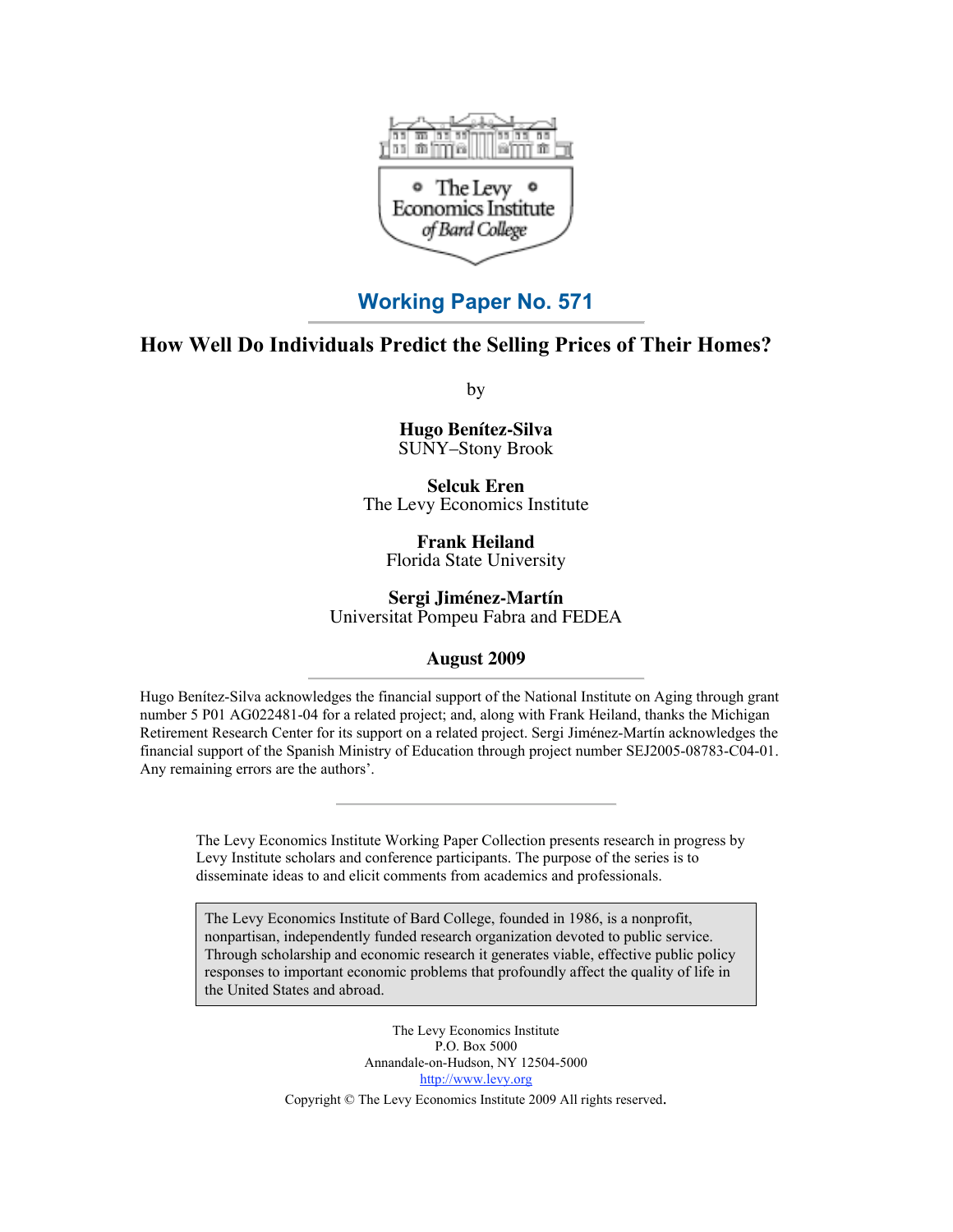### **ABSTRACT**

Self-reported home values are widely used as a measure of housing wealth by researchers employing a variety of data sets and studying a number of different individual and householdlevel decisions. The accuracy of this measure is an open empirical question, and requires some type of market assessment of the values reported. In this study, we examine the predictive power of self-reported housing wealth when estimating housing prices, utilizing the portion of the University of Michigan's Health and Retirement Study covering 1992–2006. We find that homeowners, on average, overestimate the value of their properties by between 5% and 10%. More importantly, we are the first to establish a strong correlation between accuracy and the economic conditions at the time of the property's purchase. While most individuals overestimate the value of their property, those who buy during more difficult economic times tend to be more accurate, in some cases even underestimating the value of their house. We find a surprisingly strong, likely permanent, and in many cases long-lived effect of the initial conditions surrounding the purchase of properties, and on how individuals value them. This cyclicality of the overestimation of house prices provides some explanation for the difficulties currently faced by many homeowners, who were expecting large appreciations in home value to rescue them in case of increases in interest rates, which could jeopardize their ability to live up to their financial commitments.

**Keywords**: Housing Prices; Self-Reported Housing Values; Panel Data; Instrumental Variables; Sample Selection; Health and Retirement Study

**JEL Classifications**: C33, C34, E21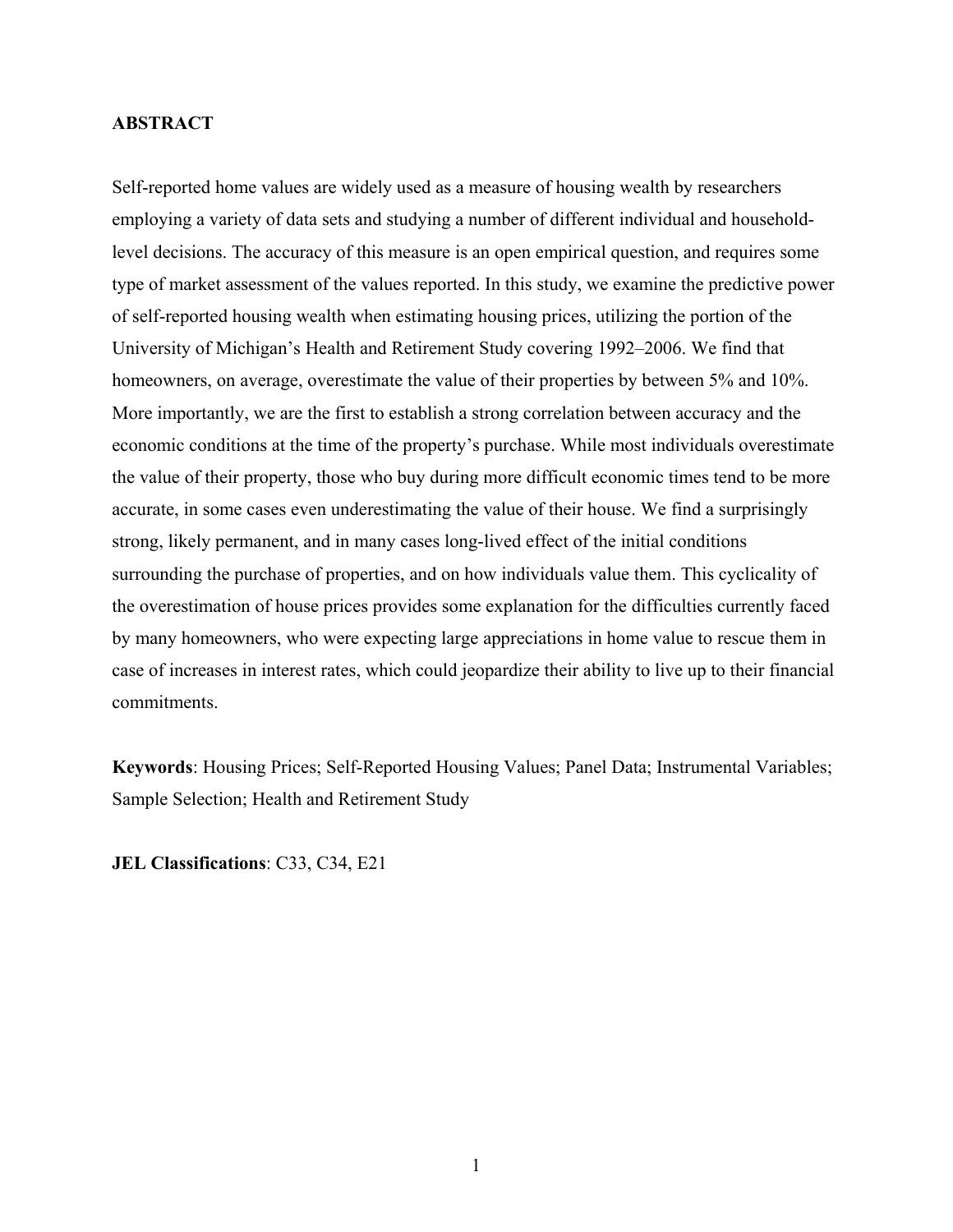#### **1. INTRODUCTION AND MOTIVATION**

 $\overline{a}$ 

Housing wealth is one of the pillars of the well-being of Americans families, especially because it represents more than 60% of the average net wealth of U.S. households, according to the Federal Reserve's 2004 Survey of Consumer Finances (SCF).<sup>1</sup> While the current tumultuous times in the housing market seem to indicate the presence of possibly serious errors in predicting the evolution of housing prices and mortgage rates by a nontrivial proportion of homeowners, we know relatively little about the ability of households to predict the market value of their homes in the context of household-level representative surveys using data on sales prices of those properties. While a number of researchers have described the existence of some overestimation in housing values (in the 3% to 6% range in the last studies), as far as we know, we are the first researchers to analyze the predictive power of self-reported housing wealth in an econometric model of sales prices.<sup>2</sup>

Understanding the accuracy of self-reported housing wealth is of great importance in a variety of contexts, since it is a pervasive explanatory variable (either by itself or as a component of net individual or household worth) in just about any empirical analysis or behavioral model of individuals' and households' decision making. For example, it is a key variable in decisions such as retirement (Moore and Mitchell 2000; Engen, Gale, and Uccelo 1999 and 2005; Gustman and Steinmeier 1999; and Lusardi and Mitchell 2007), consumption (Skinner 1989; Case, Quigley, and Shiller 2005; Tang 2006; Agarwal 2007; Campbell and Cocco 2007; and Disney, Gathergood, and Henley 2007), savings (Hoynes and McFadden 1997; Disney, Henley, and Stears 2002; Klyev and Mills 2006; and Juster et al. 2005), and the debt composition of the household (Disney, Bridges, and Gathergood 2006). However, since in household surveys

<sup>&</sup>lt;sup>1</sup> See Bucks, Kennickell, and Moore (2006). This fraction is considerably lower than in some European countries. For example, in Spain housing wealth represents 87.5 % of net wealth.

<sup>&</sup>lt;sup>2</sup> Most studies use the American Housing Survey, which follows houses rather than households, or the Survey of Consumer Finances (SCF), which is not a panel data survey. See Agarwal (2007), Kiel and Zabel (1999), and Goodman and Ittner (1992). The first study on this issue was published by Kish and Lansing (1954) using the 1950 SCF, and it was not until Kain and Quigley (1972) that this was revisited. The latter authors acknowledge that "the only accurate estimate of the value of a house is its sale price…" however, due to data limitations, and what they perceived as possibly serious selection problems, their analysis focused, as the early study, on comparisons of households' self-reports with appraisals by experts. The latter can be considered indirect market assessments, since they use information on similar properties and try to control for the observable characteristics of the property.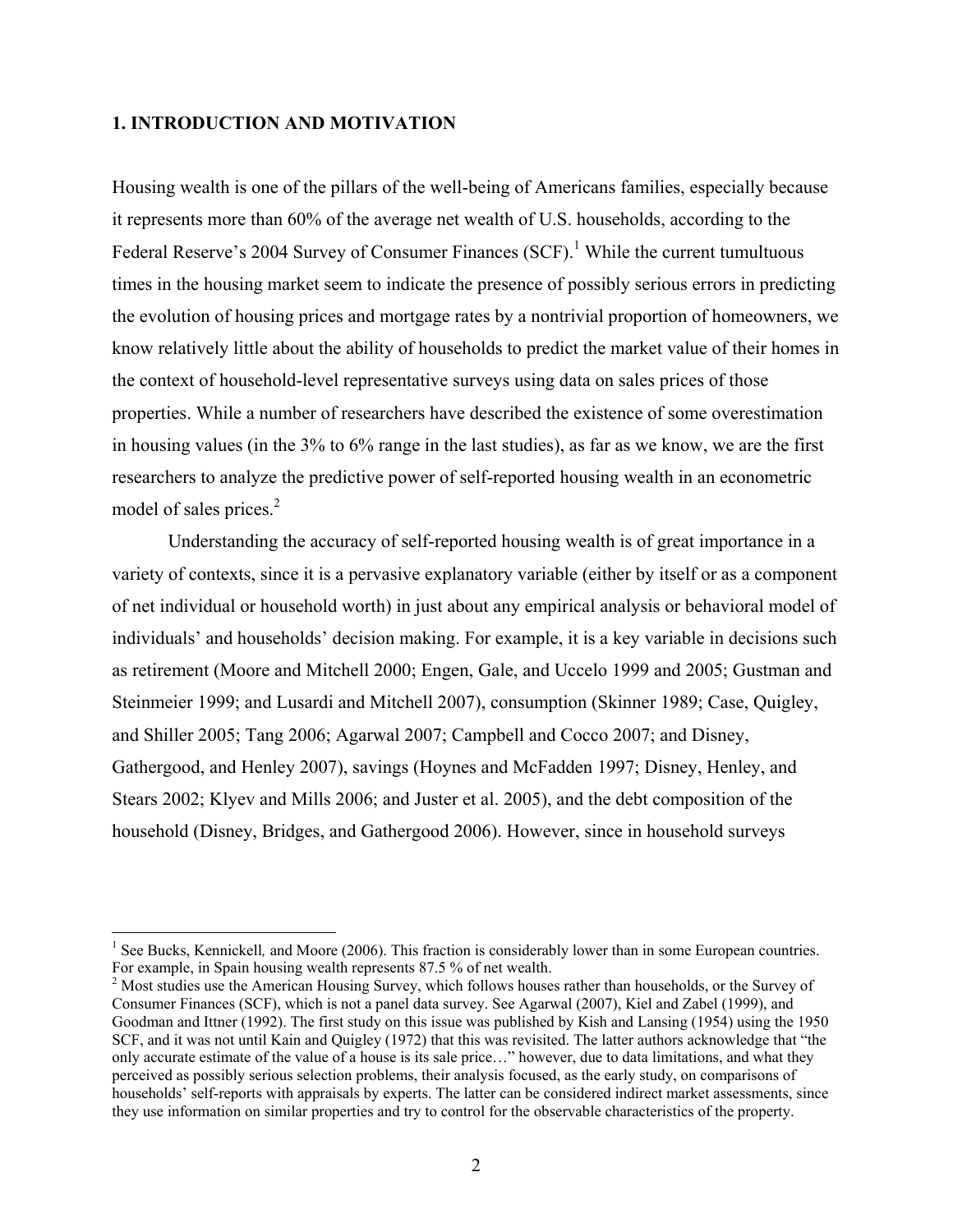housing wealth is typically self-reported, it is likely to be exposed to measurement error and its accuracy has not been studied in much detail. $3$ 

In this research, we take a closer look at the accuracy of self-reported housing wealth using the University of Michigan's Health and Retirement Study (HRS); in particular we look at a rarely used section on capital gains, where sales prices are reported by homeowners. This allows us to compare the self-reported housing values with the self-reported sale prices. In particular, it enables us to estimate a sales price equation as a function of self-reported housing wealth in the previous interview of the panel study.<sup>4</sup> Using ordinary least squares  $(OLS)$ regressions, sample selection corrected specifications to control for the possible bias in the ownership decision, and instrumental variables specifications to account for the measurement error problem, we find that, on average, homeowners overestimate the value of their properties by between 5% and 10%. We also show that the overestimation is primarily due to the large expected capital gains implicit in the self-reported home values, especially since the mid-1980s.

There is, however, considerable variation in how accurately homeowners predict the value of their properties depending on when individuals bought their homes. While most individuals overestimate the value of their homes (some by as much as 20%), individuals who acquire their properties during economic downturns tend to be more accurate and, in some cases, even underestimate the value of their houses.

We document a strong correlation between the evolution of our accuracy estimates over time and the business cycle. In periods of high interest rates and declining incomes, the buyers are likely to have lower appreciation expectations due to the declining housing prices and, on average, end up more accurately assessing the value of their homes and, in some cases, even underestimating it. Furthermore, the buyers during the downturns tend to be more educated, which is likely correlated with having better information about the value of their homes. These results establish a surprisingly strong, likely permanent, and in many cases long-lived effect of

 $3$  This measurement error and the attenuation bias that goes with it can explain that wealth measures in general (and housing wealth in particular) are, in a number of empirical settings, found not to have a lot of predictive power; see Venti and Wise (2001), Juster et al. (2005), and Tang (2006).

<sup>&</sup>lt;sup>4</sup> Sales prices do not always reflect market values due to the existence of many complex transactions that include, for example, personal property, land exchanges, and within-family sales. This also means that the terms of the sale could vary over the business cycle. Unfortunately, we cannot assess the importance of these issues with our data. However, it is not obvious whether, in the presence of some or all of these in any data on selling prices, the reported values will be systematically higher or lower than the market values.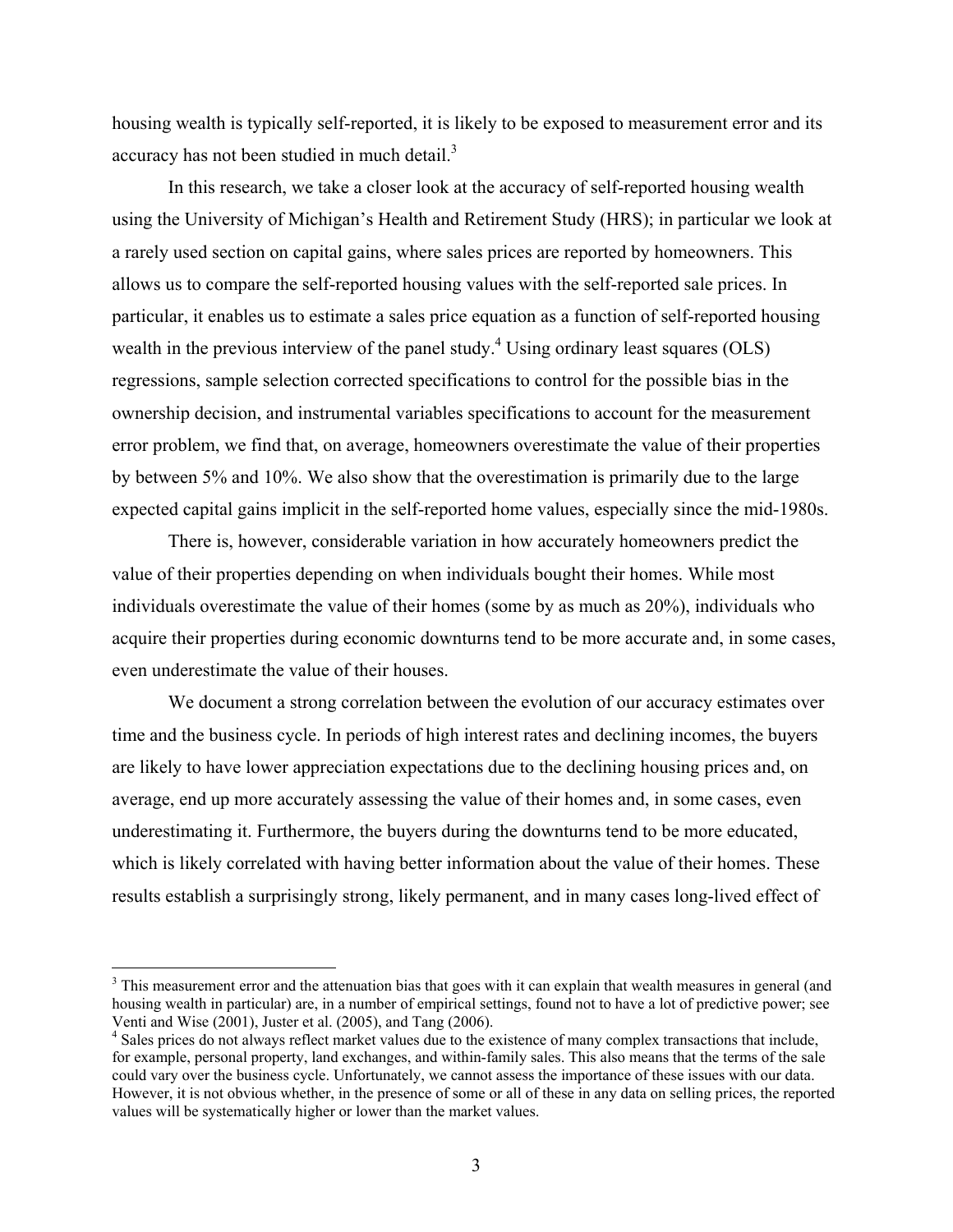the initial conditions surrounding the purchases of properties, and on how individuals value them.

Our results are consistent with the growing evidence that a sizable fraction of homeowners (many of them first time buyers, given the increasing home-ownership rates in the period) who bought their houses in the last decade with soft (and risky) mortgages had high expectations of large appreciations in home values to rescue them in case of increases in interest rates, which jeopardized their ability to live up to their financial commitments.

 In section 2, we propose a simple method for testing the accuracy of self-reported housing wealth and introduce some natural instruments to control for measurement error in these types of models in the presence of possible sample-selection bias concerns. We present our data and summary statistics in section 3. The main empirical results are presented and discussed in section 4, and section 5 analyzes the relationship between our accuracy estimates and the business cycle. Section 6 provides some conclusions.

## **2. TESTING THE ACCURACY OF SELF-REPORTED HOUSING VALUES USING SALES PRICES**

Suppose that  $y_i^t$  represents the actual market value of the homeowner *i* 's house at time *t* and  $X_i^{t-1}$  is the self-reported house value at a point in time before the sale. A simple model to test the accuracy of the reported home value can be written as:

$$
y_i^t = \beta X_i^{t-1} + \varepsilon_i \tag{1}
$$

If the homeowners predict the market value of their house accurately, we expect to find that  $E[\beta_i | X_i^t, \varepsilon_i] = 1$ . If homeowners overestimate (underestimate) the value of their home, then the estimated slope coefficient  $\beta$  will be less than (more than) one.<sup>5</sup> Estimating (1) is, in principle, straightforward through a simple conditional moment estimator like OLS, but the

<sup>&</sup>lt;sup>5</sup>There is no reason to believe that the model should contain a constant, as there is no minimum market value for the houses and the left and right hand side are measuring the same asset. In fact, we have run several empirical specifications with a constant and it comes out to be insignificant, as expected, no matter how we specify the model. In the empirical work, we present results with and without a constant in the regression.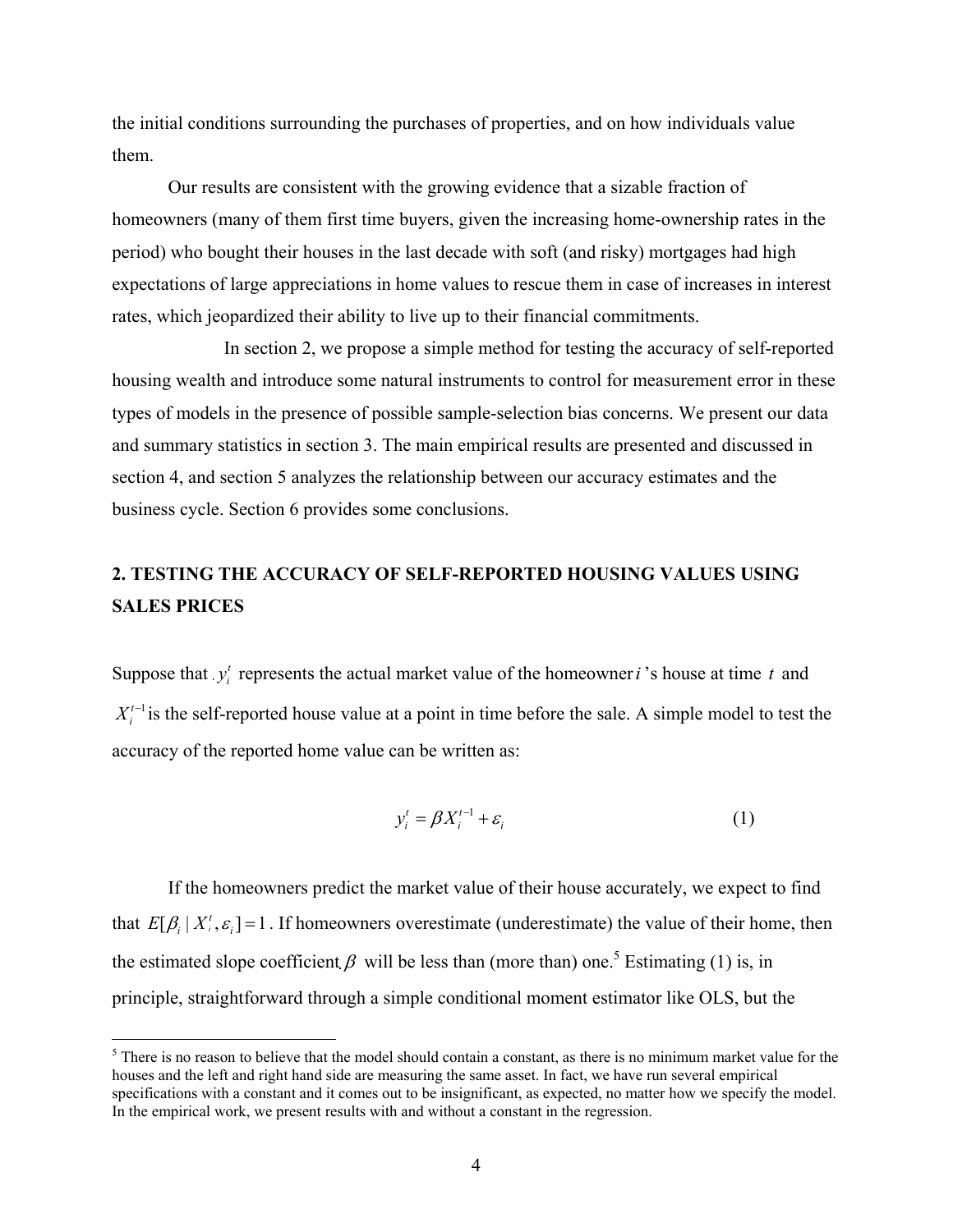likely presence of unobserved heterogeneity (which could be reflected in the presence of measurement errors in the variables of interest) raises endogeneity concerns and a potential sample-selection bias concern (given that only a relatively small proportion of individuals sell their houses during the period of analysis) complicates the identification. We use three alternative specifications in order to address these issues.

#### **2.1 OLS Specification**

1

In the data we observe the market value of a property when the individual retrospectively reports the price at the time of the sale of a house they owned in the last survey wave. Therefore, the self-reported house value is obtained from the previous wave of data. Given that data is collected only every other year, there may be as many as 24 months between the measurement of the sale price and the self-reported house value. In the interview, individuals are asked about the current market value of their homes rather than to forecast the price for some future period. In order to correct a possible bias in the estimation of the coefficient of interest in equation (1) resulting from a possible appreciation (depreciation) of the value of the house during that time, we control for the number of months between the observances of these two variables.<sup>6</sup> The OLS specification can then be written as follows:

$$
y_i^t = \beta X_i^{t-1} + \alpha T + \varepsilon_i \tag{2}
$$

where  $X_i^{t-1}$  represents the self-reported house value from the previous wave and *T* represents the number of months between the time the market price refers to and the self-reported home value.

 $6$  Notice that this discrepancy in the timing of the assessment suggests that the relationship in equation (1) is potentially nonlinear. We have allowed for the difference in months to enter nonlinearly (which could capture changing economic conditions in the months before the sale that could affect the price, such as movements in the interest rates), but results have not changed. One possible alternative would be to adjust all the observed prices to the same time period. This, however, may create some unwanted measurement error since, in many cases, there were only a few months of difference between reports. Also, the only location information in the public releases of the HRS is the region of the residence, so the best we can do is to adjust for the region-level house price index. There is a lot of variation in the change in the house prices, even within the same county, and such a crude adjustment would only provide more measurement error to the variable. More importantly, there is no reason to believe that the house values should keep up with the inflation rate. Nevertheless, we used several methods of adjusting for inflation in addition to simply controlling for time differences. These results were consistent with those reported in the present paper. Additionally, due to the fact that it might be natural to expect  $\beta$  to be higher where there is less of a lag, which suggests T should be interacted with the owner's estimate, we have performed an extensive sensitivity analysis of the consequences of including this interaction term. The results of our preferred specification remain literally unchanged; therefore, the empirical evidence suggests that those who sell shortly after the interview do not systematically report more accurate estimates of the selling price of their properties than those who sell shortly before the following interview.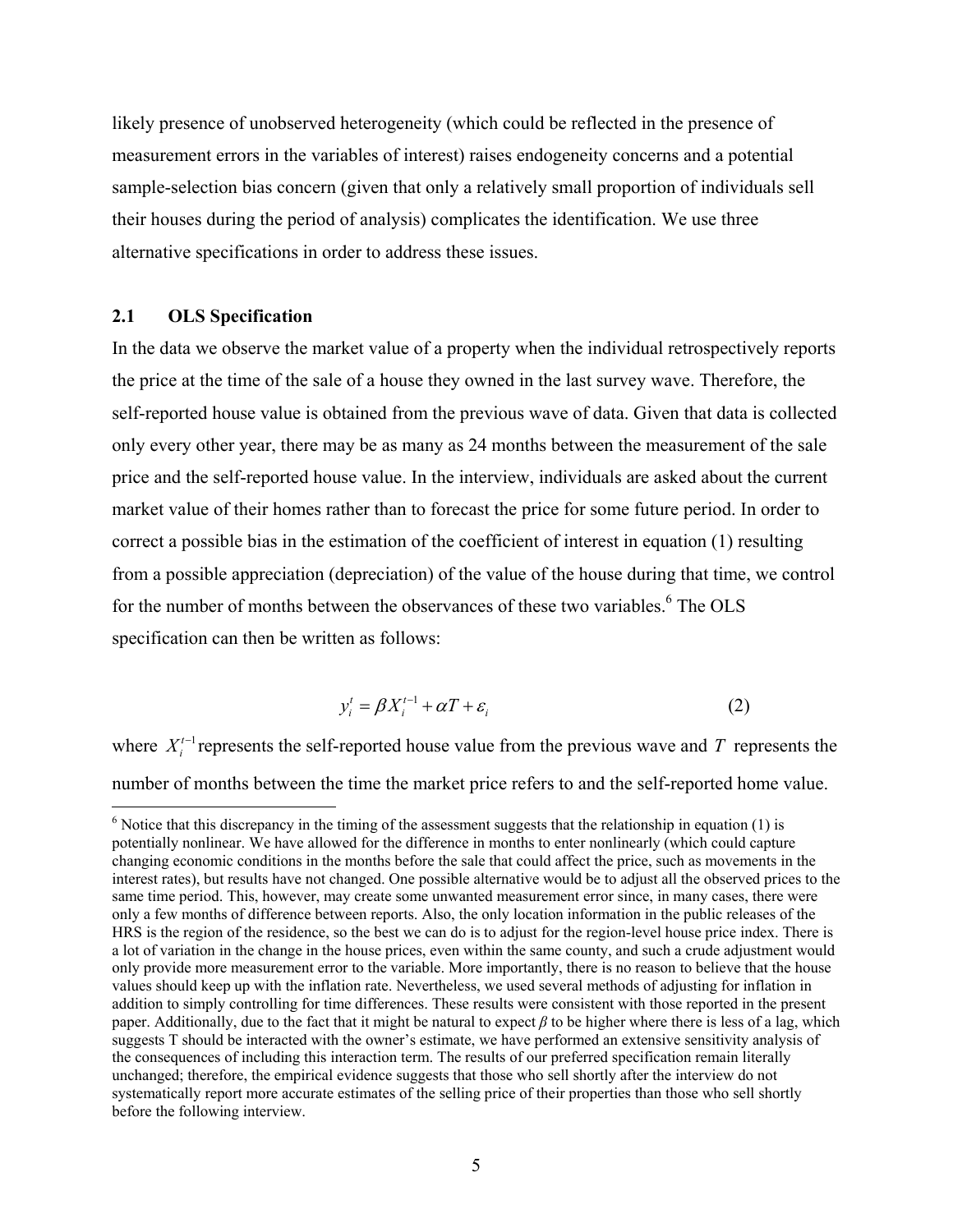### **2.2 IV Specification**

As with all survey data, measurement error in the variables of interest is a major concern. We are particularly interested in accounting for potentially noisy self-reports of the house values and reporting errors that may be correlated with measurement errors in other factors or omitted variables. For example, it is natural to expect a degree of inaccuracy in estimating the effect of home improvements and updates done to the property over the years on the value of the house. This component of self-reports could lead to a significant bias in the coefficient of interest. In order to eliminate this bias, we need to capture the true component of the reported home value. To do so, we propose an instrumental variables (IV) approach. If measurement error was not a problem we would expect the β coefficient of the IV estimator to be very close to the 1 from the OLS specification, assuming validity of the instrument set.

The longitudinal structure of our data readily provides us with a candidate for an instrument. Homeowners repeat their house values in consecutive periods. It is natural to conjecture that past self-reported house values are correlated with the recent self-reported house value variable, but are uncorrelated with the disturbances in the actual sale-price equation.<sup>7</sup> We can formally state this IV specification as follows:

$$
X_i^{t-1} = \delta_0 + \delta_1 X_i^{t-2} + e_i
$$
 (3)

$$
y_i^t = \beta \hat{X}_i^{t-1} + \alpha T + \varepsilon_i
$$
 (4)

where  $\hat{X}_{i}^{t-1}$  represents the predicted values from equation (3). In the empirical analysis, and in order to test the properties of the exclusion restrictions, we also use tenure on the house (that is, the duration of ownership on the house) as an instrument, since it does not show much correlation with the selling price. As we discuss below, both instruments pass the conventional exogeneity test (over-identification test) presented in the literature.

<sup>&</sup>lt;sup>7</sup> The use of lagged endogenous variables as possible exclusion restrictions in IV estimations has a fairly long tradition, as in Hansen and Singleton (1983), Hall (1988), and Patterson and Pesaran (1992), but it frequently encounters the problem of weak instruments, as in Yogo (2004). In our case, however, the self-reported house value follows a highly autoregressive process, allowing us to strongly reject that we have weak instruments.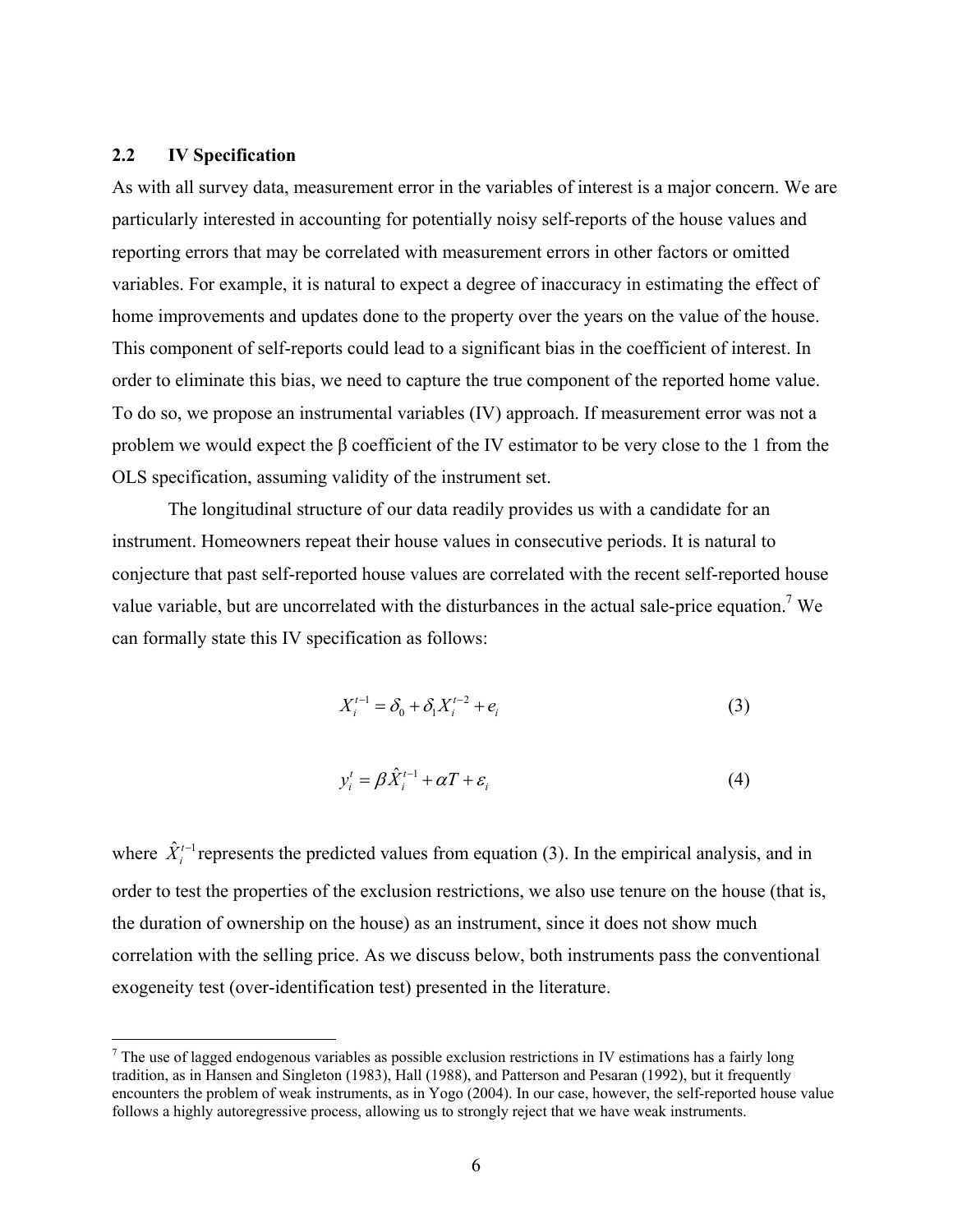Another possible natural exclusion restriction, with likely better theoretical properties, is the difference between  $X_i^{t-2}$  (the twice-lagged self-reported value of housing) and  $X_i^{t-3}$  (the three– times lagged self-reported value of housing), since it basically eliminates the possibility of any correlation with the person-specific component that might be present in the error term in the equation of interest. Another possible natural exclusion restriction, with likely better theoretical properties, is the difference between  $X_i^{t-2}$ , the twice lagged self-reported value of housing, and  $X_i^{t-3}$ , the three times lagged self-reported value of housing, since it basically eliminates the possibility of any correlation with the person specific component that might be present in the error term in the equation of interest. We have also estimated this alternative model. While the point estimate of  $\beta$  is slightly lower in this alternative model, we are convinced that we should use the twice-lagged self-reported home value as the main IV specification for several reasons: (1) the alternative IV lacks efficiency that results in much larger standard errors; (2) we lose another 175 observations under the alternative specification; and (3) the overidentification of our preferred specification already gives us good results. We discuss the results using this alternative instrument set in section 4.

### **2.3 IV with Selection**

 $\overline{a}$ 

Given that we observe  $y_i^t$  only for the homeowners who sell their houses, and only a relatively small portion of homeowners sell in any given survey wave, we are concerned with selection on unobservables; namely, homeowners who sell their houses may be different from homeowners who do not sell their houses in some unobserved characteristics. If that is the case, the estimated coefficients from OLS and IV may be biased. For example, if homeowners who sell their houses are more knowledgeable about the overall market, their home-value estimates would be more accurate and β coefficients estimated using OLS or IV would be biased towards  $1<sup>8</sup>$ 

However, the selection process here is nonstandard in the sense that individuals have many chances to sell their homes during the survey period, but only do it once. Econometrically that means that we observe a given individual over time making the selling decision repeatedly (mostly choosing not to sell), while we only observe one instance of sale. That means that the

 $8$  Genesove and Mayer (2001) argue that sellers and nonsellers are quite different in the presence of loss aversion, suggesting the need to control for possible selection bias when using a sample of sellers.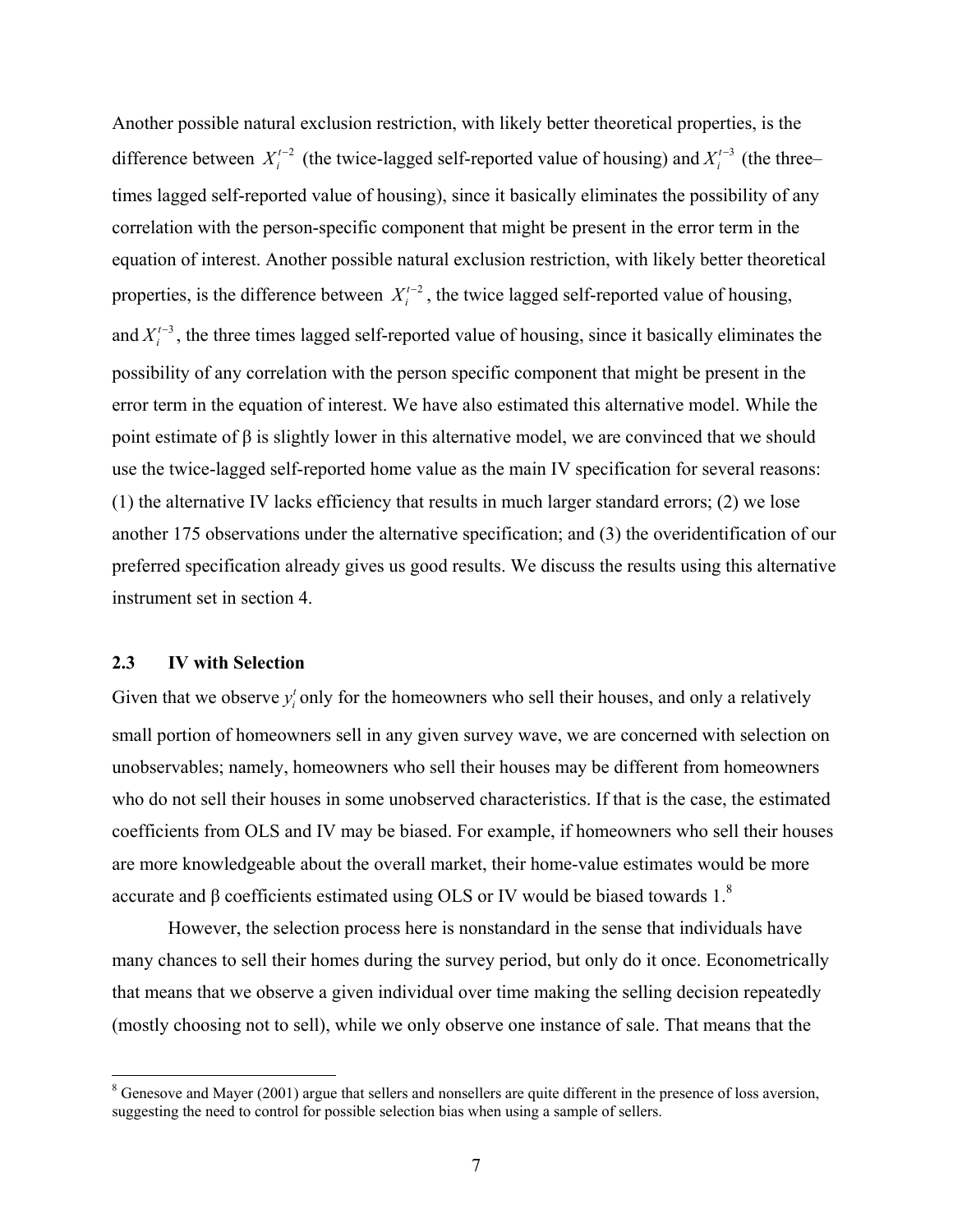selection equation has both a time-invariant individual-specific component and a time-variant idiosyncratic error term.

In order to purge our OLS or IV estimates of the possible biases resulting from this selection mechanism, we follow a two-step procedure described in Wooldridge (1995), and also in line with the discussion in Hsiao (1986), which provides a consistent (but likely inefficient) estimation procedure<sup>9</sup> without needing the distributional assumptions discussed in Jensen, Rosholm, and Verner (2001), for example.

The corresponding IV approach with selection is as follows:

$$
Z_{i,t} = 1(a + bHE_i^{t-1} + cX_i^{t-1} + u_i + \kappa_{i,t} > 0)
$$
\n<sup>(5)</sup>

$$
X_i^{t-1} = \delta_0 + \delta_1 X_i^{t-2} + e_i
$$
 (6)

$$
y_i^t = \beta \hat{X}_i^{t-1} + \alpha T + \lambda_i \pi + v_i \tag{7}
$$

where equation (5) is a period-by-period probit estimate of the selling decision, which allows, as discussed by Wooldridge (1995), to account for the likely serial correlation between the selling decisions over time by a given individual. The selling decision depends on home equity at the time of the sale ( $H E_i^{t-1}$ ) and the expected home value ( $X_i^{t-1}$ ). Home equity is a natural choice for the exclusion restriction, since on theoretical grounds it should not affect the selling price (and empirically, we do not find evidence to suggest otherwise), and it seems to perform as a summary statistic for a large number of household characteristics and initial conditions such that it is highly correlated with the selling decision.<sup>10</sup> From the period-by-period probit estimates, we

 $9$  Our case fits the one described in sections 3.2 and 4.2 in Wooldridge (1995). Baltagi (2005) also describes this sample-selection bias correction procedure.

 $10$  Technically we do not need the exclusion restriction to identify this model given the nonlinearity resulting from the distributional assumption (normality) of the error term in equation (5), but we follow the conventional practice of including at least one likely exogenous variable to provide nonparametric identification to the model. We have also experimented with a different estimation strategy, following Olsen (1980), in which the selection equation is modeled as a linear probability model and, after an error transformation, a correction term is constructed in the spirit of Heckman (1979). The advantage of this technique is that we can easily account for the error structure that includes the individual component and the idiosyncratic component, and we can experiment with the inclusion of a larger number of exogenous variables in the selection equation that were more problematic to include in the nonlinear first stage due to their likely endogeneity, which can be more easily overcome with IV techniques here.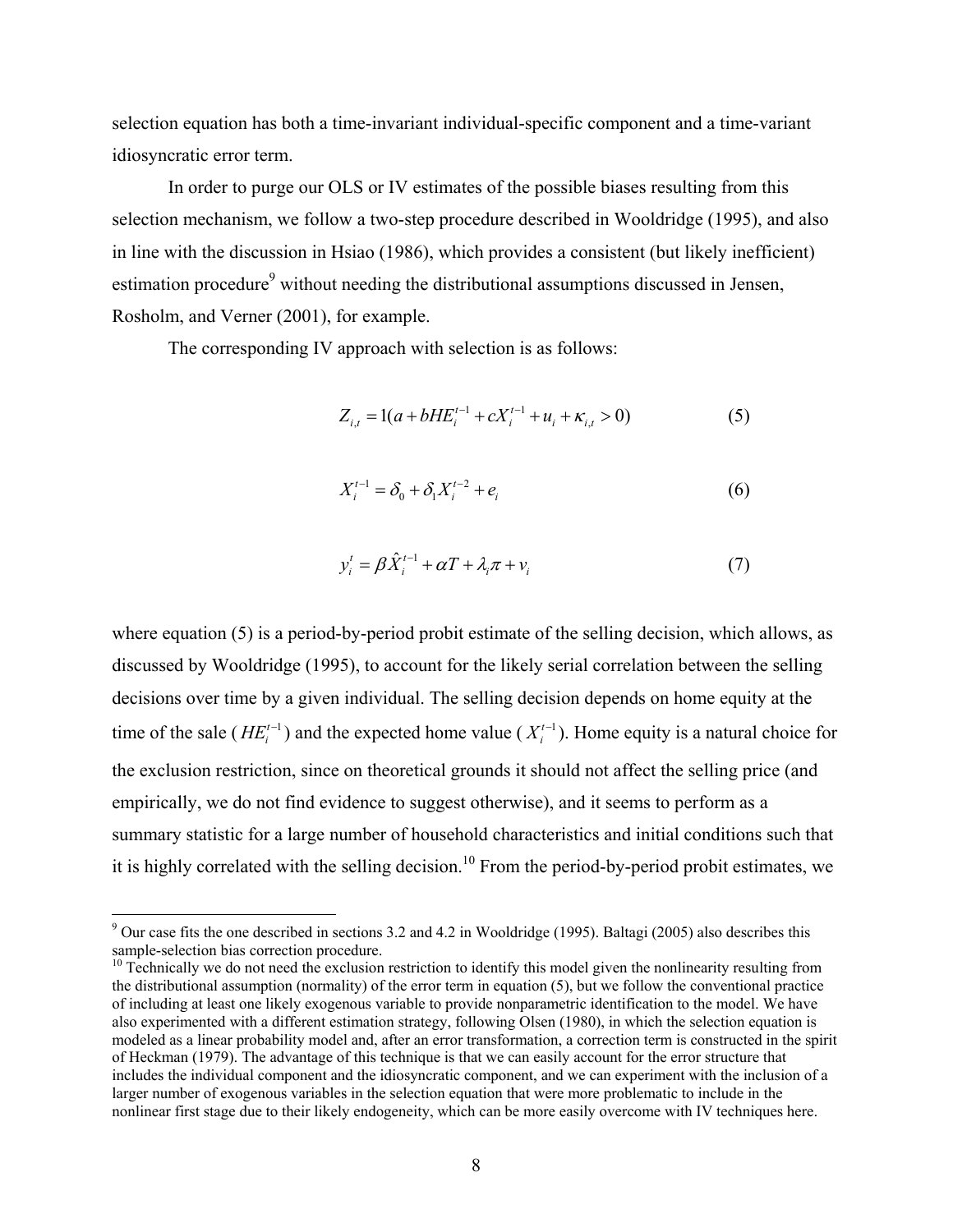construct an inverse Mills ratio  $(\lambda_i)$  that is used to control for the selection in the main equation  $(7).^{11}$ 

The uncorrected and corrected IV estimates are obtained from estimating the system using the generalized method of moments (GMM), correcting the standard errors for unknown forms of heteroskedasticity, and using the optimal weighting matrix to obtain consistent and efficient estimates, even in the presence of arbitrary serial correlation of the disturbances.<sup>12</sup>

### **3. THE HEALTH AND RETIREMENT STUDY: SELF-REPORTS ON HOUSE VALUES AND SELLING PRICES**

The HRS is a nationally representative longitudinal survey of 7,700 households headed by an individual who was between 51 to 61 years of age at the time of the first interview in 1992–1993; the sixth round of data was collected in 2002. Given its wealth of demographic, health, and socioeconomic data, as well as detailed assets and income sections, the HRS is the data set of choice when analyzing the retirement behavior, savings, and health status of older Americans; however, it has not often been used to analyze questions regarding the housing market. A rarely used section of the HRS provides very detailed information about real estate transactions by households, which allows us to repeatedly observe self-reported house values, as well as the selling prices of properties sold in the 1994 to 2002 period, using the first six waves of the HRS

In this analysis, we include respondents who are financially knowledgeable members of the household who own a house and report the value of their house(s). We restrict our analysis to the first home only, since the second home information is rather incomplete and difficult to match when the transaction involves the second home.<sup>13</sup> In each wave, respondents are asked

Similar to Olsen (1980), we find essentially identical results using both methods and, since in both cases selection matters very little to our results, we have chosen to present the results of the more traditional selection correction specifications. The results using the alternative specification are available from the authors upon request.<br><sup>11</sup> Jiménez-Martín (2006) and Jiménez-Martín and García (2007) use this specification in their panel data models

wage bargaining and Benítez-Silva and Dwyer (2005) and Benítez-Silva et al. (2008) discuss related models using a similar type of specification.

 $12$  In the implementation of this procedure we have followed the practical suggestions in Baum, Schaffer, and Stillman (2003 and 2007).

<sup>&</sup>lt;sup>13</sup> In fact, even matching the sale of the first home is rather complicated since the question used asks about transactions on a first or second home. By matching the year in which the house was bought (which is asked both in the assets section and the capital gains section) and using information on whether individuals owned a second home, we have been able to pin down the property actually sold with a high level of accuracy, which we have verified observation by observation.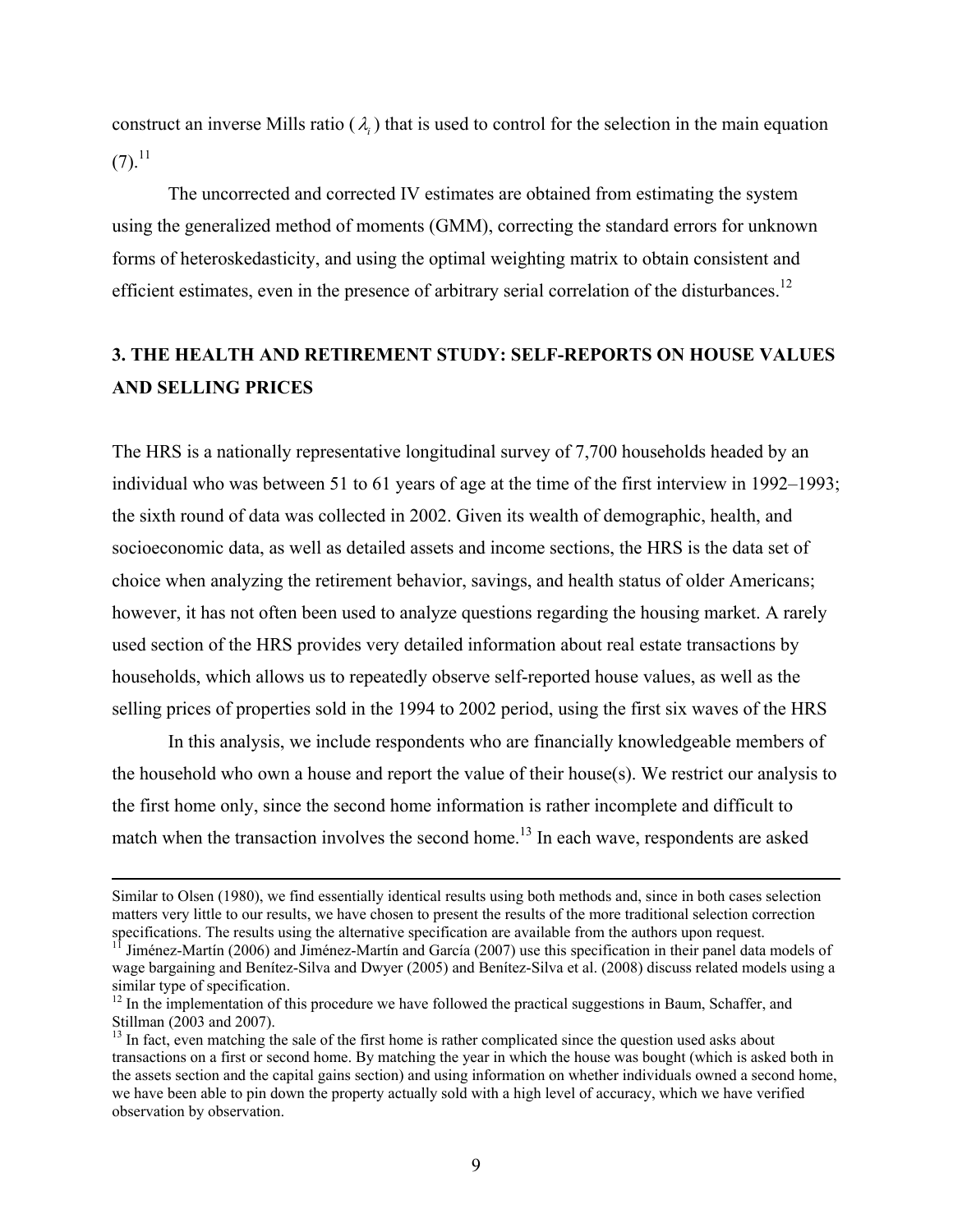whether they own a house and to assess the market value of their house if it were to be sold at that point in time. In a different section, individuals are asked whether any transaction occurred since the last wave (buy, sell, or both), the sale price of the house if there was a sale, and the purchase price of the new home. The information about the purchase price and the purchase year of a house was gathered from the households heads in 1992. The purchase price was updated for those who bought a house in the latter waves. We compare the self-reported house value from period *t-1* and the selling price information obtained from period *t* if a sale occurred between survey waves.

Table 1 summarizes the characteristics of the financially knowledgeable homeowners and their assets. The columns break down the sample according to the selection criteria: whether or not individuals sell their house during the six waves—for those that do sell, we divide between the full sample of sellers and the estimation sample. Note that given the longitudinal nature of the sample, homeowners may be observed up to six times, but are asked whether they sold a house they owned on only five of those occasions.

The criteria used to select the estimation sample are the following: from the 1,067 observations we have in the HRS that report valid positive selling prices on their homes and, at the same time, reported a valid value of a home they previously owned, we had to eliminate 204 observations because we did not have valid information about when they bought that home or when they sold it. Not having information on the first of those variables does not allow us to match the property exactly, and not having information on the second prevents us from using the difference in months between the time of the self-report of the value and the time they sold the property, which is an important variable in our econometric model.

We further lose 244 observations because of a missing lagged value of the home they are selling, which is used in the IV-GMM estimation as an exclusion restriction. Using the lagged value of the home essentially eliminates the sales that occurred between the first two waves of the HRS (between 1992 and 1994) or sales by respondents who have not been interviewed for at least three waves. We also lose 20 observations because of missing home equity, which is used in the probit equation in the corrected IV-GMM specification. Finally, we also eliminate homeowners who report a sale price 0.2 times and less or more than 5 times more than the self-

10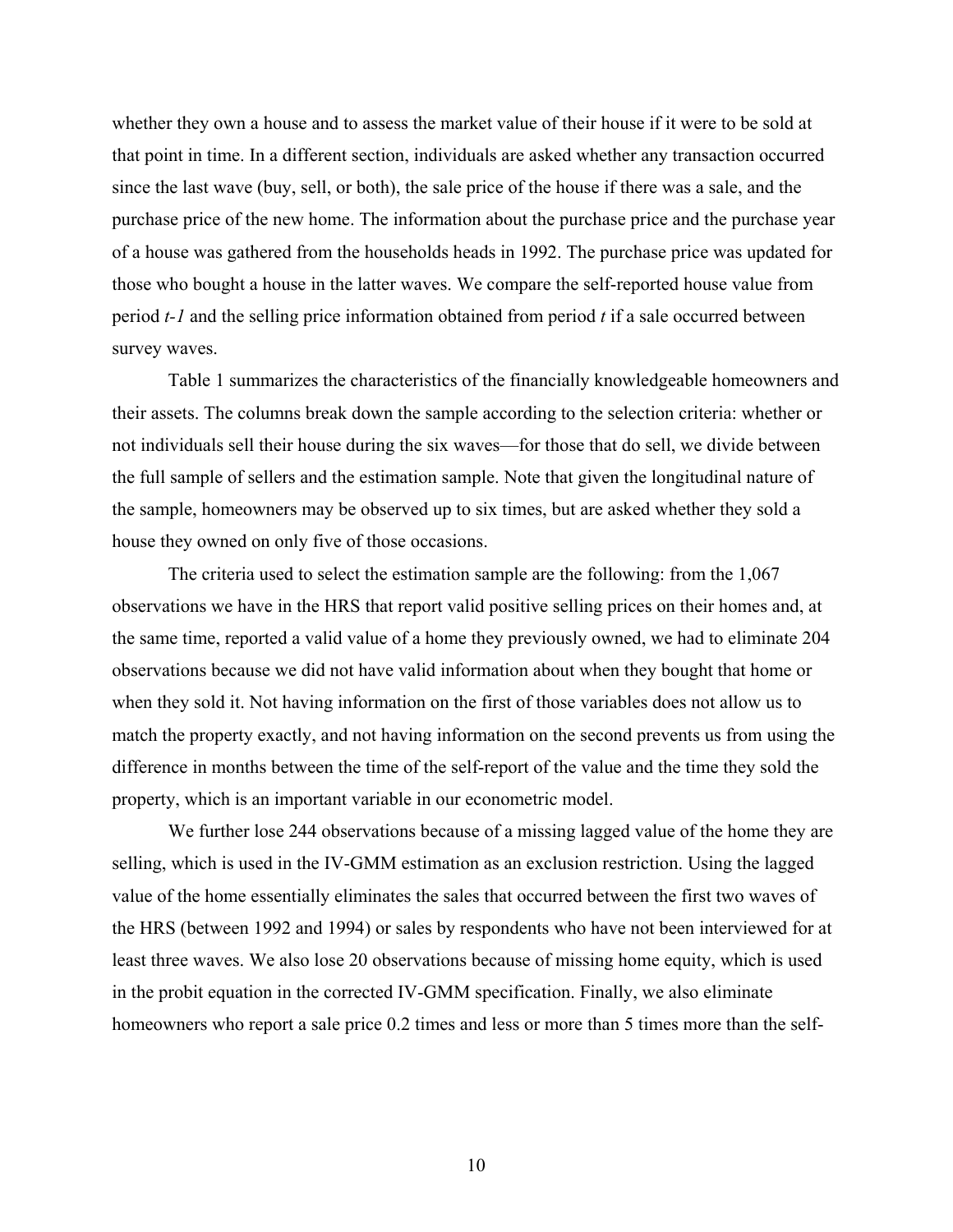reported house value (a total of 25 individuals). These extreme values occur mostly due to coding errors.<sup>14</sup>

As shown in table 1, those who did not sell a house during the period in which they are observed report lower home values, purchase prices, and capital gains. The average home tenure for sellers is shorter than for nonsellers, but it is still almost 18 years. On the other hand, nonsellers have less home equity, are less likely to be white, have lower educational attainments, and lower earnings. The marital status, average age, and gender composition are similar for both sellers and nonsellers.

Looking at the sellers, we observe that self-reported home values are larger than selling prices by around 2% for the full sample, but only around 0.6% larger for the estimation sample. The estimation sample displays slightly longer tenure in the house that is eventually sold and a slightly greater selling price.

### **4. MAIN ECONOMETRIC RESULTS**

1

As discussed in section 2, we consider three alternative estimators in order to test the accuracy of self-reported house values. We first estimate an OLS model where we have the original house value and the months between the report of the house value and the sale price on the right hand side, with the sale price as the dependent variable. We control for the months between these two reports in order to control for possible appreciation (or depreciation) in the house's value, as explained in section 2. Our preferred specification is a regression without a constant term, as there is no reason to believe that there will be a minimum sale price and, therefore, a regression through the origin is justified. However, we also present the results when including a constant term. The latter estimates are almost identical and the constant term is not statistically significantly different from zero.

We then estimate an IV model specification via GMM, using the previous-period selfreported house value and tenure on the house as exclusion restrictions. Lastly, we estimate the same model, controlling for selection into selling using a period-by-period probit equation

 $14$  Due to all these restrictions, our estimated sample is reduced to the 574 observations used in the estimations. The results using the full sample of sellers, but using OLS to avoid losing observations due to missing lagged endogenous variables, are quantitatively almost identical to those discussed in the next section. In particular, allowing for a possible selection from the full sample into the estimation sample did not have any effect on the coefficients reported in the paper.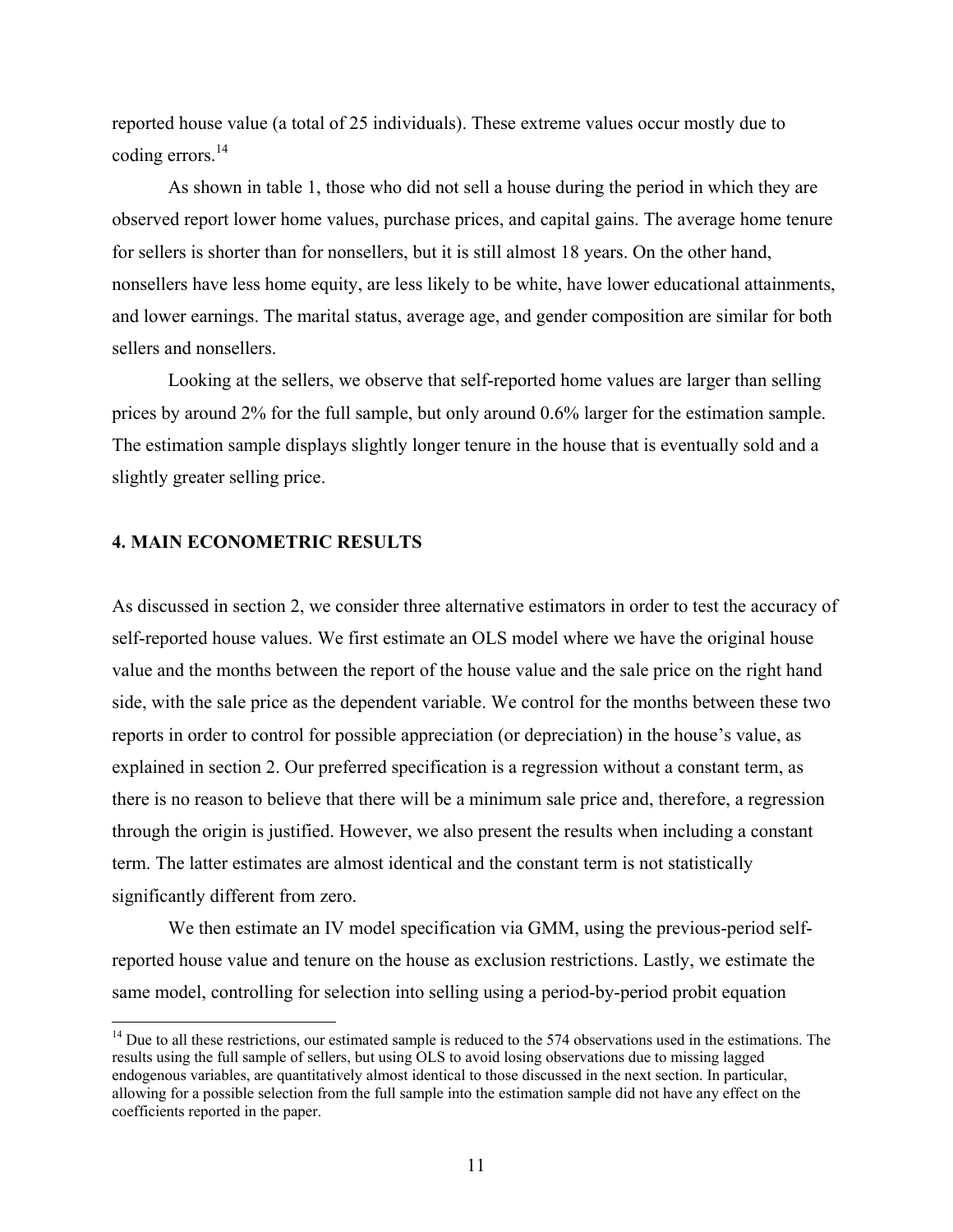approach. The selection equation contains the reported house value, household characteristics, and home equity.

Table 2 presents the results from the different specifications and estimation strategies. The OLS estimate of  $\beta$ , the coefficient on the self-reported house value, is 0.91. This point estimate implies an overestimation of around 10% in house values.

Given the likely presence of measurement error that can lead to attenuation bias on the coefficient of interest (i.e.,  $\beta$  may be biased downwards), we estimate an IV specification, which uses the tenure on the house and the lagged house value as exclusion restrictions. as discussed above. Both the test of weak instruments and the overidentification test indicate that we have valid instruments, and the fact that the standard errors actually decrease compared with the OLS results indicates the robustness and strength of the procedure.<sup>15</sup> The IV results suggest a slightly lower degree of overestimation, since  $\beta$  is estimated to be 0.938, implying an overestimation of more than 6%. The coefficient is not significantly different from 1 at conventional significant levels, but the p-value of the hypothesis that the coefficient is larger or equal to 1 is 0.1173, which is very close to the 10% level of significance, especially taking into account the very conservative computation of the standard errors in order to make them robust to heteroskedasticity and autocorrelation.<sup>16</sup>

Accounting for selection, we find the coefficient of the inverse Mills ratio to be statistically insignificant, suggesting that there is no evidence that sellers differ from nonsellers in unobservable ways.<sup>17</sup> While the coefficient for reported house values increases slightly, the standard errors also increase.

<sup>&</sup>lt;sup>15</sup> We follow the suggestions in Bound, Jaeger, and Baker (1995), Staiger and Stock (1997), Stock, Wright, and Yogo (2002), and Baum, Schaffer, and Stillman (2003), and find that we have robust instruments with very large F statistics in the first stage of the IV procedure, considerably larger than the minimum value (around 10) suggested in Staiger and Stock (1997), and also discussed in Stock, Wright, and Yogo (2002), as a good rule of thumb to check whether we are in the presence of weak instruments. Also, the model is overidentified, which allows us to test whether our instruments are exogenous with respect to the error term in the structural equation. A rejection of this test would suggest that the instruments are either not truly exogenous or they should be included in the main regression of interest. In all cases we cannot reject the overidentifying restrictions.

 $^{16}$  If we use as exclusion restriction the difference between the twice-lagged self-reported home value and the threetimes lagged report, the  $\beta$  is estimated to be 0.898, but the standard error almost doubles from 0.051 to 0.096. At the same time, the F statistic to test the strength of the instruments goes down from over 288 to just around 22. These, and other sensitivity analysis results, are available from the authors upon request.

<sup>&</sup>lt;sup>17</sup> In a related context, but estimating a different type of home sale price equation, Ihlanfeldt and Martínez-Vázquez (1986) also find no evidence of sample-selection bias when estimating an equation of sale prices.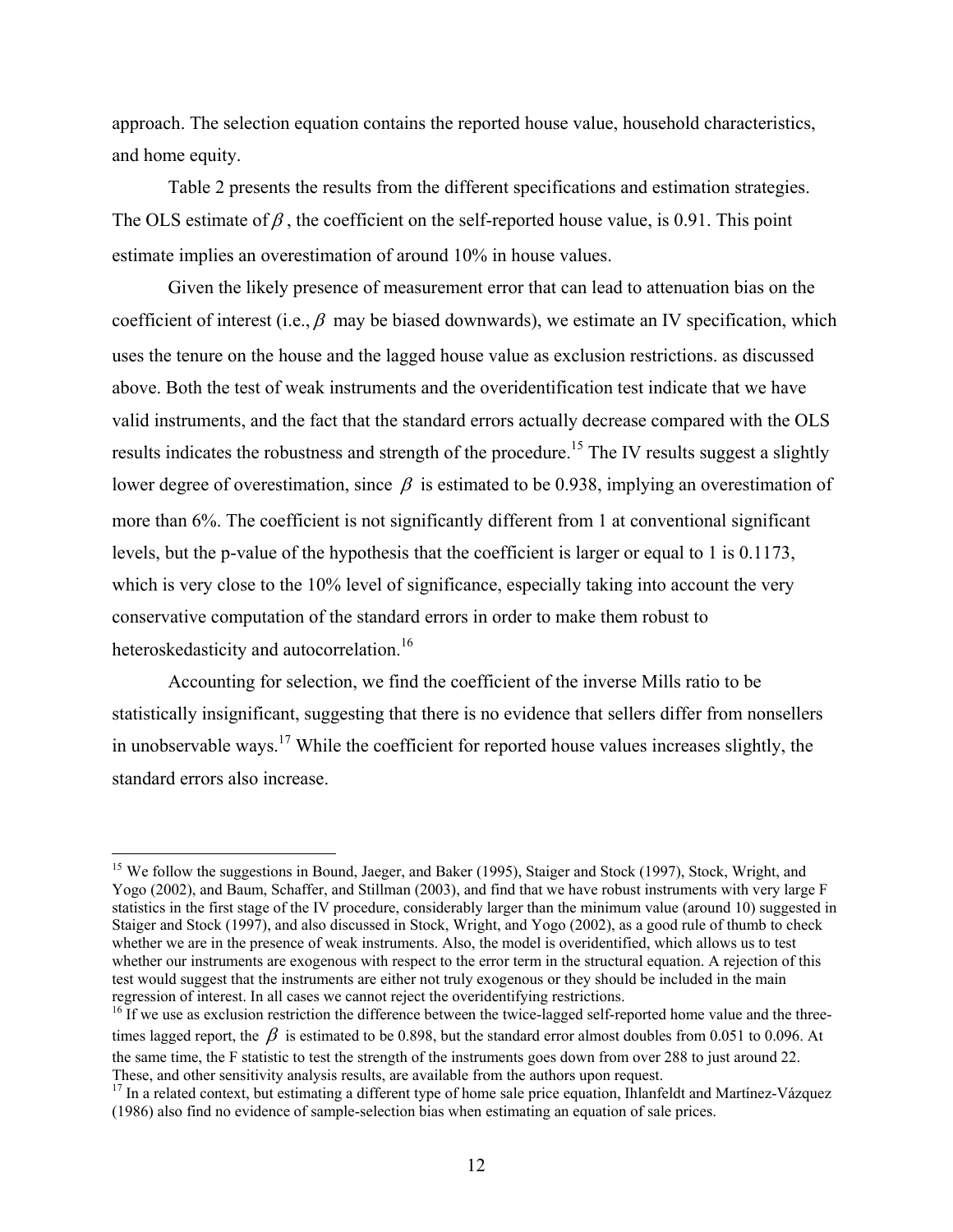In light of these results, and after performing an exogeneity test robust to violations of the conditional homoskedasticity assumption to assess the appropriateness of the IV specification versus the OLS (Hayashi 2000; Baum, Schaffer, and Stillman 2007), our preferred estimates are the IV results, since we can reject the hypothesis that the reported home values can be taken as exogenous to the price process.

### **4.1 The Role of Unrealized Capital Gains and the Original Price Paid in Assessing the Accuracy of Housing Wealth**

In this section, we investigate whether the two components of the self-reported house value—the original price of the house and the capital gains—play different roles in predicting the market value of a property. The measure of the unrealized capital gains is obtained by subtracting the self-reported original purchase price from the self-reported value of the home.<sup>18</sup>

We reestimate the models discussed above, substituting the original price and the (unrealized) capital gains for the self-reported house value.<sup>19</sup> For individuals who accurately assess the market value of their properties, we would expect that both coefficients would be equal to 1. The presence of inaccuracy translates into a simple restriction that at least one of the coefficients has to be less than 1. While on statistical grounds there is no way to determine which one will be less than 1, on theoretical grounds we expect the capital gains effect to be less than 1 due to the fact that individuals are unlikely to set their reservation selling price below the original nominal price they paid on the property, implying a coefficient associated with the original price variable of no less than 1. This means that individuals use the original price as a reference point when determining what offers to accept. This interpretation is in line with the discussions and

 $18$  Unrealized capital gains are inherently risky, especially when accumulated in a lumpy asset such as housing. This issue has received relatively little attention from researchers, even though some prominent policymakers, like former Chairman of the Federal Reserve Alan Greenspan (2002), emphasized the need for further disaggregation in the analysis of household portfolios, with special attention to the differential behavior implied by realized and unrealized capital gains.

<sup>&</sup>lt;sup>19</sup> The expected capital gains will be heavily time variant, as we do not adjust for inflation and the original purchase price may rather be low. Adjusting for inflation, though, creates additional measurement error. Moreover, philosophically, there is no reason to call the difference between expected price and the adjusted purchase price "capital gains" since there is no reason to believe that house prices will always keep up with the inflation. Nevertheless, we specify additional models adjusting the original purchase price for inflation; the results do not differ in any significant way from the ones reported here.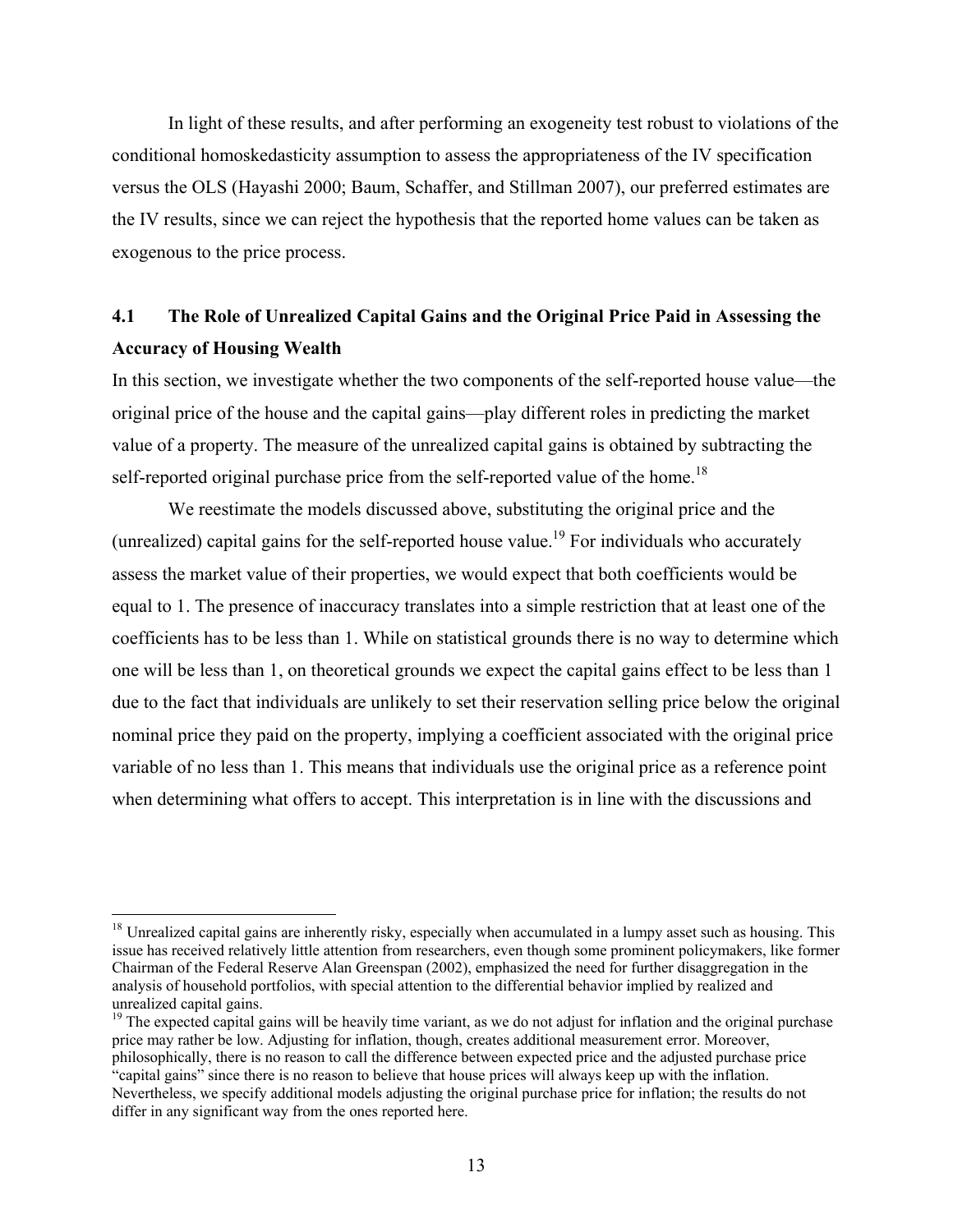findings of Genesove and Mayer (2001), who argue that loss aversion on the part of the potential sellers results in a correlation between the selling price and the original price of the property.<sup>20</sup>

The results are presented in table 3. The estimates suggest that homeowners are, on average, much less accurate with respect to their assessment of the role of capital gains for the value of the house compared to the role of the purchase price. Specifically, the marginal effect of the capital gains variable is estimated to be around 0.91, indicating that homeowners may significantly overestimate the contribution of the capital gains to the sale price. Based on our conservative estimates of the standard errors, the p-value of the hypothesis that the coefficient is larger or equal to 1 is 0.077, giving us statistical confidence in our point estimate of the effect of the capital gains.

On the contrary, the original purchase price is reflected almost one-to-one in the selling price; the corresponding coefficient is estimated to be 0.999. This result is consistent with the idea that homeowners are unlikely to accept offers below the original priced paid on the properties.

The latter result suggests a possible role for the business-cycle effects on the accuracy of the estimates through the characteristics of the period in which the household bought the property they eventually sell. For example, those who bought during a buyer's market (maybe due to their expectations of price appreciation or their household characteristics) might tend to eventually underestimate the value of their properties if they later sell in comparatively better times, while the opposite would be true for those who bought during boom years. The next section explores this issue in some detail.

## **5. THE ACCURACY OF SELF-REPORTED HOUSING WEALTH AND THE BUSINESS CYCLE**

1

Given the characteristics of our data on house purchases and house sales, we observe considerable heterogeneity in the timing of the purchase of the homes subsequently sold, but much less heterogeneity in the timing of the sale. Specifically, we observe sales that took place

<sup>&</sup>lt;sup>20</sup> For example, if owners base the expected rate of appreciation of their house on the reported price change of the median (or average) home purchased in their region, then they would likely end up overestimating their capital gains since the median home ages relatively less because of the renewal of the housing stock. Another source of possible over- or underestimation that would be reflected in the capital gains measure is a systematic misperception among owners of the value added by certain common updates to the house, such as a new roof or a remodeled kitchen.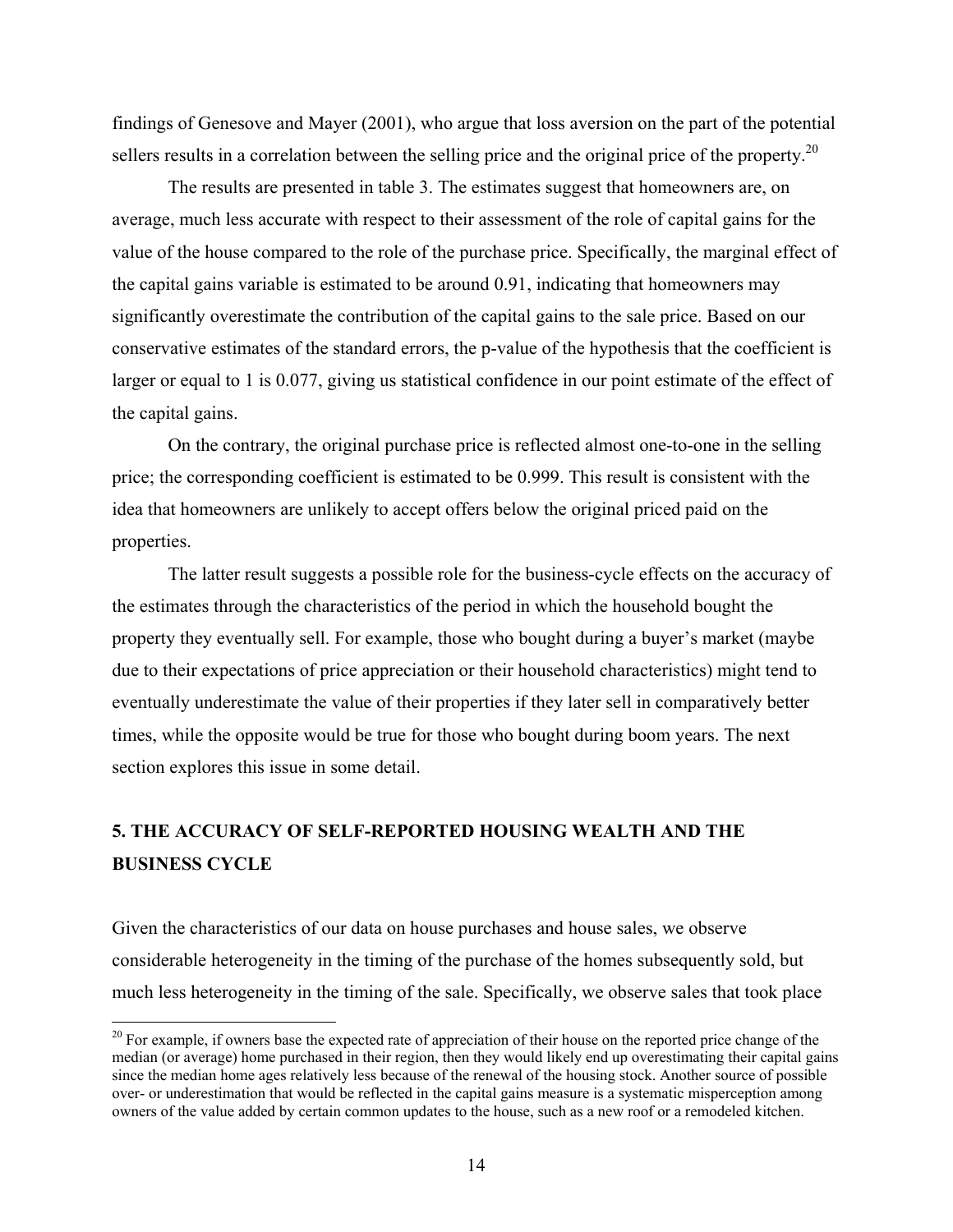between 1994 and 2002, while the period of purchases on these properties spans from 1955 to 2000. This information enables us to explore whether the timing of the purchase and the market conditions at that time could have lasting effects on the accuracy of the individual in reporting the value of their homes.

 Figure 1 illustrates the high (negative) correlation between nominal and real interest rates and the number of home sales in the United States.<sup>21</sup> In fact, the correlation coefficient between the historical series of total home sales and nominal interest rates is –0.59, and the real interest rates is –0.31. This correlation is especially strong up to the mid-1990s; after that, the boom in the housing market took over, fueled by an unprecedented availability of sophisticated (and risky) mortgage products. The latter included interest-only mortgages, the ability to make the downpayment thanks to an automatic second mortgage on the property, and the growth of subprime loans with risk-based adjustments of the interest rates. There is mounting evidence that the availability of these risky conditions was fueled by the ability of banks to securitize the loans, as recently discussed in Keys et al. (2008), Mian and Sufi (2008), and Hampel, Schenk, and Rick (2008). We note that the correction in the home sales figures, which started in 2006 and has continued during 2007 (with a drop of 13% in home sales), seems to be bringing this relationship more in line with the historical trend.

The correlation between interest rates, borrowing costs, and housing prices is well documented (Harris 1989; Reichert 1990; Poterba 1991; Englund and Ioannides 1997; Sutton 2002; and Tsatsaronis and Zhu  $2004$ <sup>22</sup> and, while its correlation with home sales has been much less discussed, there is a long tradition in economics that supports the predictive power of interest rate measures with respect to the evolution of the economy (Sims 1980; Stock and Watson 1989). For example, Bernanke (1990) shows how the interest rate measure we have used here, the Federal Funds Rate, is a good predictor of a large number of indicators of the real economy. More recently, Mishkin (2007) and Taylor (2007) have discussed the link between monetary policy and the housing market. Interestingly, home sales and home prices have had a

<sup>&</sup>lt;sup>21</sup> The nominal interest rate reflects the federal funds rate historical annual series published by the Board of Governors of the Federal Reserve System (http://www.federalreserve.gov/releases/h15/data.htm). The real interest rate is computed as the nominal interest rate minus the CPI reported by the Bureau of Labor Statistics in that year. Data on home sales and home prices come from the U.S. Statistical Abstract 2008 online edition, published by the U.S. Census Bureau (http://www.census.gov/compendia/statab/). Home sales are the result of the sum of new-home sales and existing-home sales, while home prices are for existing-home family homes sold in a given year. For 2007 we use the data provided by the National Association of Realtors (www.realtor.org).<br><sup>22</sup> The historical series of prices we use shows a correlation of negative 0.44 with the nominal interest rate.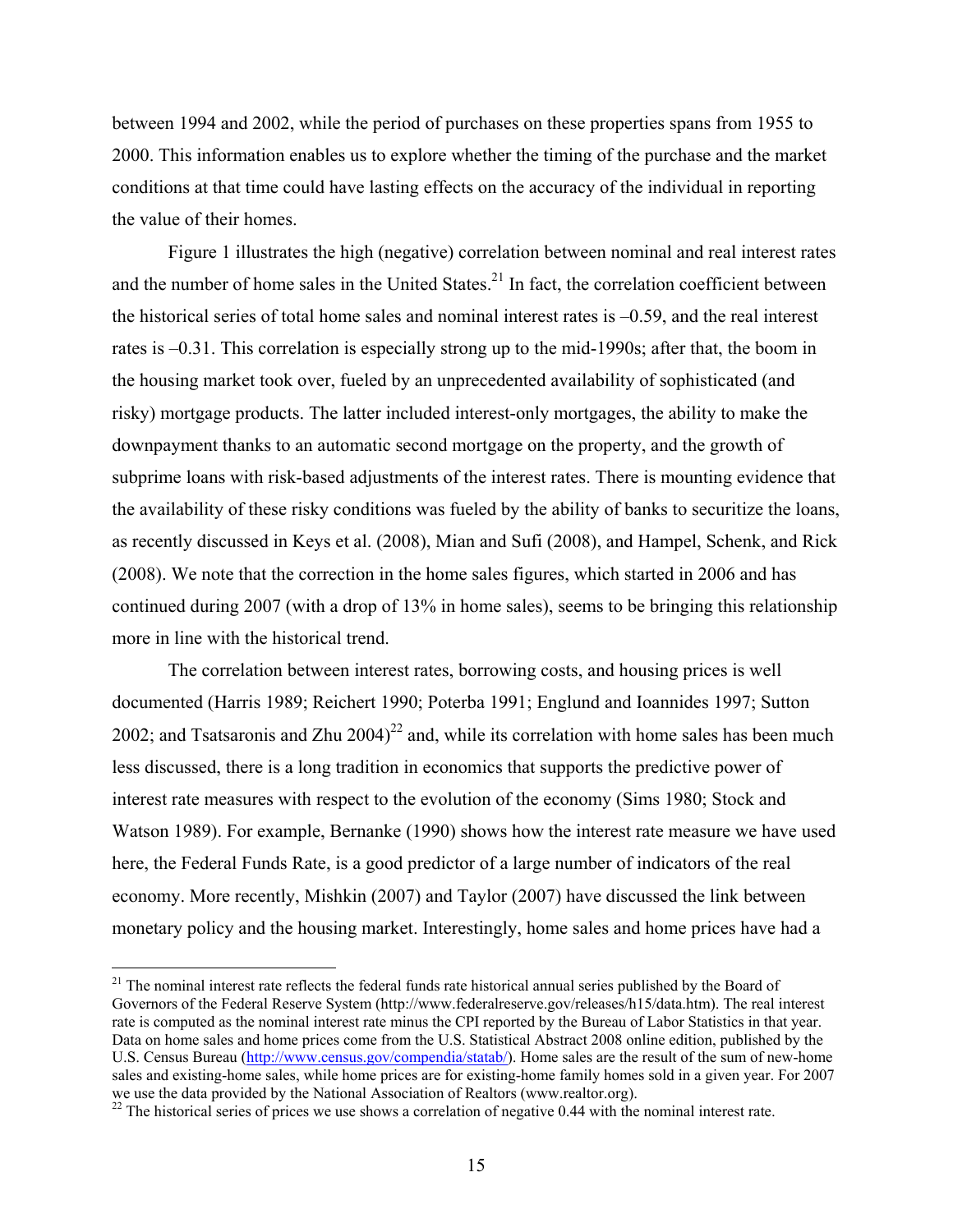strong historical relationship since the late 1960s (see figure 2, which shows a correlation of 0.93) and this has been especially strong since the mid-1990s.<sup>23</sup> It was only during the recessions of the early 1980s and early 1990s that we saw a break in the acceleration of prices resulting from the drop in home sales in those periods.

The evidence from figures 1 and 2 supports using the nominal interest rate as a measure of the business cycle of the housing market. To investigate the relationship between the business cycle and the self-reported home values, we estimated additional specifications of the models discussed above. First, we introduced business-cycle measures (interest rates and macroeconomic conditions in the year of the purchase) as additional regressors in the models estimated in the previous subsection. The results were essentially unchanged, suggesting that the self-reported housing value already accounts for that variation. Then we reestimated our preferred specifications, dividing the sample depending on the year of purchase of the property eventually sold, and compared those results with the evolution of the business cycle.

 In figure 3 we present the results of this exercise. We plot estimates for every year between 1960 and 1998. The graph presents the estimate of β in equation (4) (using IV) for the purchases by each of the calendar years, where the first coefficient refers to purchases before or in 1960. As we move forward in time, the coefficient reported is the result of a larger and larger number of observations. By the time it gets to 1998, it includes essentially all the observations and therefore is almost equal to the one reported in the third column of table  $2<sup>24</sup>$  From the graph it is quite clear that with the exception of a few observations in the 1960s and a few observations in the late 1990s, the level of accuracy of the self-assessed value of the house moves in a fairly narrow range, suggesting fairly accurate estimates.

 In the same figure, we also plot the prevalent nominal interest rate in the economy in that year. The graph shows a strong positive correlation between the evolution of our estimates and

 $23$  This should not come as a surprise since housing starts have also followed the same trend, as discussed in the report by the Joint Center for Housing Studies (JCHS 2007). Housing starts dropped more sharply during 2006 and the latest figures indicate that the drop continued during 2007. At the same time, the proportion of vacant houses (both rental and homeowner vacancy rates) out of the total housing inventory were near their all-time high at the end of 2006 and the end of 2007. As discussed by Glaeser, Gyourko, and Saks (2005), both supply and demand matter when studying the dynamics of the housing market, since limits on supply will fuel price increases in the presence of strong demand. Glaeser and Gyourko (2007) present a dynamic rational expectations model of the housing market to explain the evolution of quantities and prices in this market. Notice as well that the homeownership rate dropped during 2007 and, in the fourth quarter, stands at a seasonally adjusted 67.7%, the lowest rate since the second quarter of 2002 (U.S. Census Bureau, http://www.census.gov/hhes/www/housing/hvs/hvs.html).

<sup>&</sup>lt;sup>24</sup> Our results are robust to this particular way of presenting how the accuracy estimate evolves over time. Alternative characterizations, one of which we use in later figures, provide essentially the same pattern.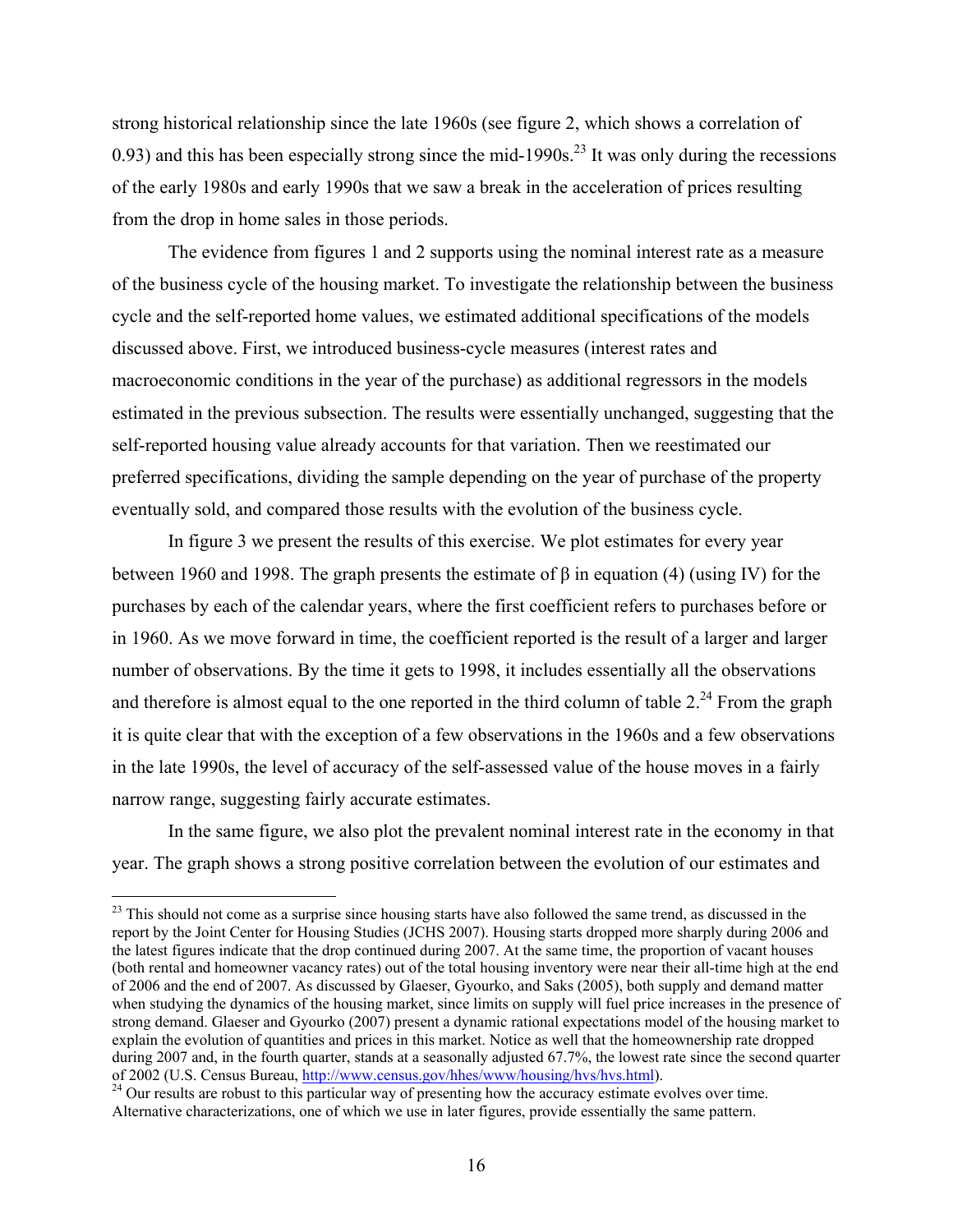the interest rate; the correlation coefficient between the series of our estimates and the interest rate is 0.566. In fact, a regression of our 39 estimated coefficients on the series of interest rates and a constant delivers an  $R^2$  of 0.32 and a very significant positive coefficient on the interest rate measure.<sup>25</sup> Notice that the increasing trend of the interest rates up to the early 1980s translates in a trend towards an eventual decrease in overestimation of the properties, and in some periods towards a slight eventual underestimation of the house values. The 1990s, a time of mostly falling interest rates, are correlated with a trend towards overestimation of housing values.

 Figures 4 and 5 further support the evidence of the countercyclicality of the accuracy estimates (or cyclicality of the presence of overestimation): Periods of declining median household income (measured by the 5-year moving average of the growth of household income) and active expanding monetary policy (evident from the 5-year moving average of the growth in nominal interest rates) are associated with more accuracy in the estimation (and even underestimation) of the value of the properties. One likely explanation for this evidence is portrayed in figure 6, where we plot the trends in the growth of housing prices over the last decades. Those who bought during a slowing housing market could have lower appreciation expectations, which could end up being more realistic, or even pessimistic, at the time of the sale. In figures 4–6, the estimates of  $\beta$  are the result of using the purchases in the five years before each of the calendar years shown.

 This interpretation of the results is consistent with the link between nominal interest rates and the formation of housing-price appreciation expectations emphasized by Harris (1989), and more recently by Mishkin (2007). Moreover, it is in broad agreement with the relationship between states of the economy, the housing market, and housing-price appreciation expectations discussed in Case and Shiller (1988), where good economic times (housing booms) are associated with very optimistic expectations of buyers regarding the evolution of housing prices.

 In addition to a possible lasting effect of the housing cycle on the expected pace of home appreciation, the cyclical nature of the accuracy may also reflect changes in the composition of buyers during the business cycle, with richer, more educated buyers being the ones entering (or reentering) the market in rougher economic times. While the work of Wolfe (1984) comparing

<sup>&</sup>lt;sup>25</sup> The regression coefficients imply that a 1% increase in the nominal interest rate increases the β coefficient by 0.0119 from a constant estimated to be 0.8741.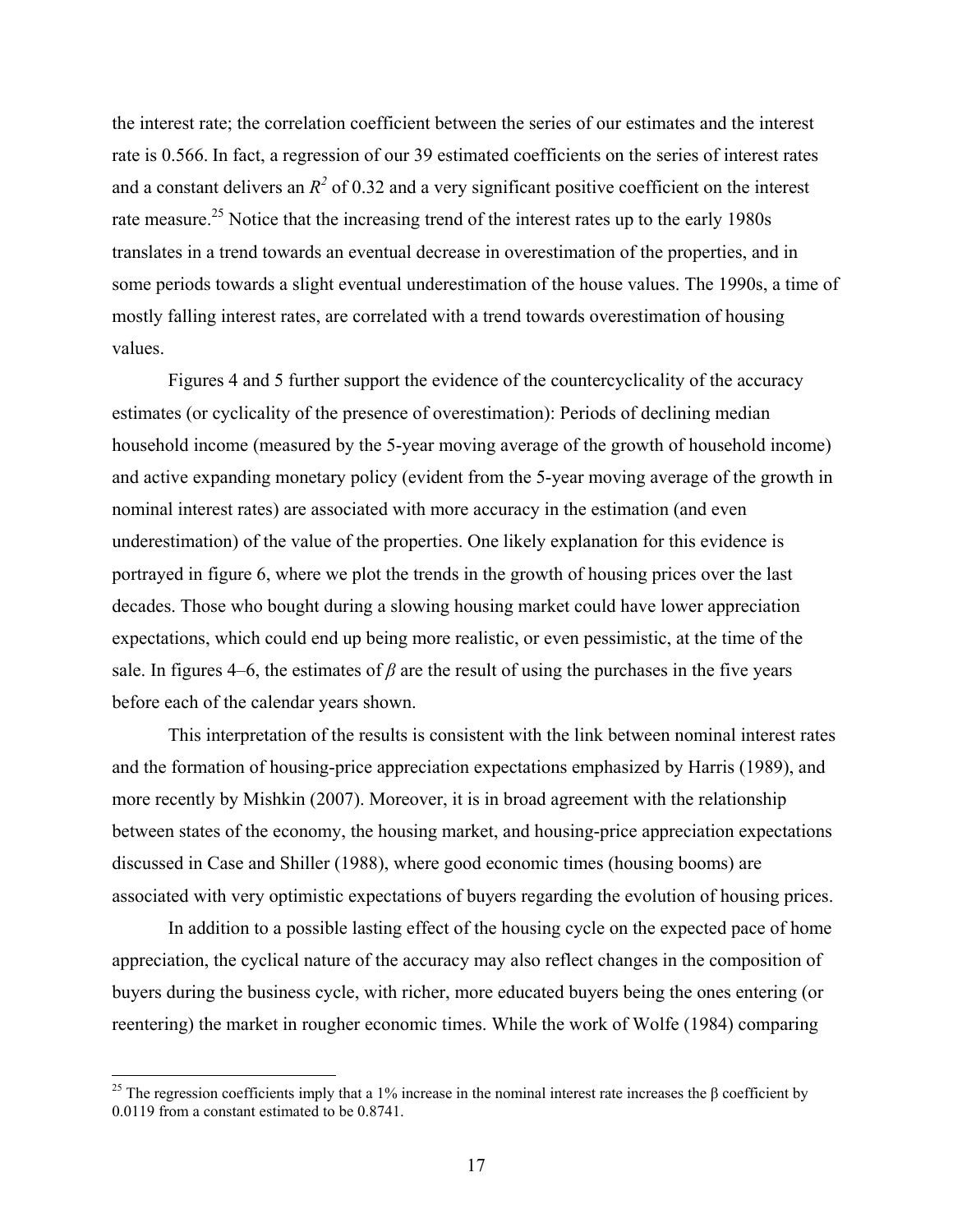buyers in 1974 (a housing market trough) to those in 1980 (close to a peak) suggests few significant differences in basic demographics (such as age, marital status, gender or race) once demographic trends are accounted for, we find in our data that those who bought during more difficult economic times, especially the early 1980s, tend to be more educated, with 80% of them having a college degree or more, compared with less than 60% during other periods. Given the correlation of education with income and wealth, this is in line with the discussions in Harris (1989).

All this suggests that in good economic times there is a larger number of buyers who are (eventually) overly optimistic regarding how much their properties are worth. This is precisely what is believed to have happened since the beginning of this decade and until 2005–2006, when a wave of buyers (many of them first-time owners, which pushed the homeownership rates to historical highs in the 2003–2006 period) responding to easy credit conditions—with possibly overly optimistic expectations about the evolution of house prices—planted the seed of the current mortgage crisis in the United States by accepting mortgage terms that were set to explode in the short to medium run.

### **6. CONCLUSIONS**

For most Americans, in particular those with low- and medium-levels of income, their homes are their main asset, and many of the important decisions they make through their lives cannot be analyzed without thoroughly understanding how to appropriately measure this source of wealth. As real estate prices have become more volatile, it has become imperative that we study the investment component of housing wealth. This is the first study to use an econometric framework to test the accuracy of one of the most important wealth measures—the self-reported house value—from sales data.

Our results show that homeowners, on average, overestimate the value of their properties by between 5% and 10%. We also find that the overestimation is mostly related to capital gains, while owners tend to accurately translate the original price that they paid for the house into the home's current market value.

There is, however, considerable variation depending on when they bought their homes. This points to the persistence of the economic fundamentals surrounding the time that

18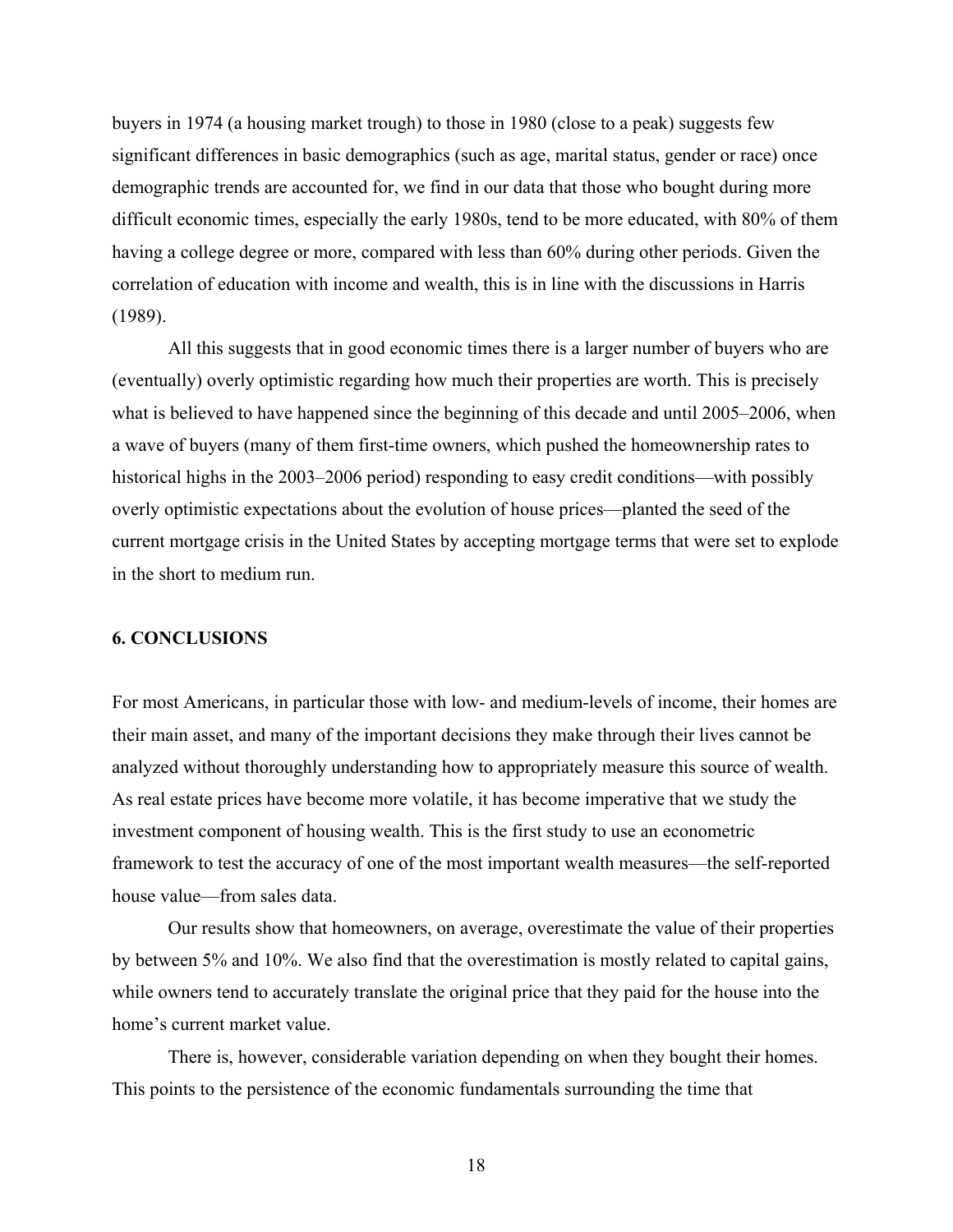individuals decide to purchase a home at a given price, which ends up reflecting in the selfassessed valuation of that property close to the time of the sale.

While most individuals overestimate the value of their properties, individuals who bought during more difficult economic times tend to be more accurate and, in some cases, even underestimate the value of their houses. We find a strong correlation between accuracy and the economic conditions (measured by the prevalent interest rate, the growth of household income, and the growth of median housing prices) at the time of the purchase of the property. Those who bought during tougher economic times are, on average, more accurate in their assessments.

Our results provide some explanations for the difficult situation currently faced by a growing number of homeowners. The pattern that we document is consistent with the buildup of unrealistically optimistic expectations regarding the rate of home price appreciation among individuals who bought in good economic times or times of loose credit. In turn, these individuals take on risky financial commitments that make them more dependent on price appreciation to build equity in order to accommodate an adverse event, such as an increase in interest rates.

Our underlying methodology can be extended to analyze many other components of households' portfolios that may also be affected by the overestimation of capital gains, including stock market wealth, real estate investments, and even pension wealth.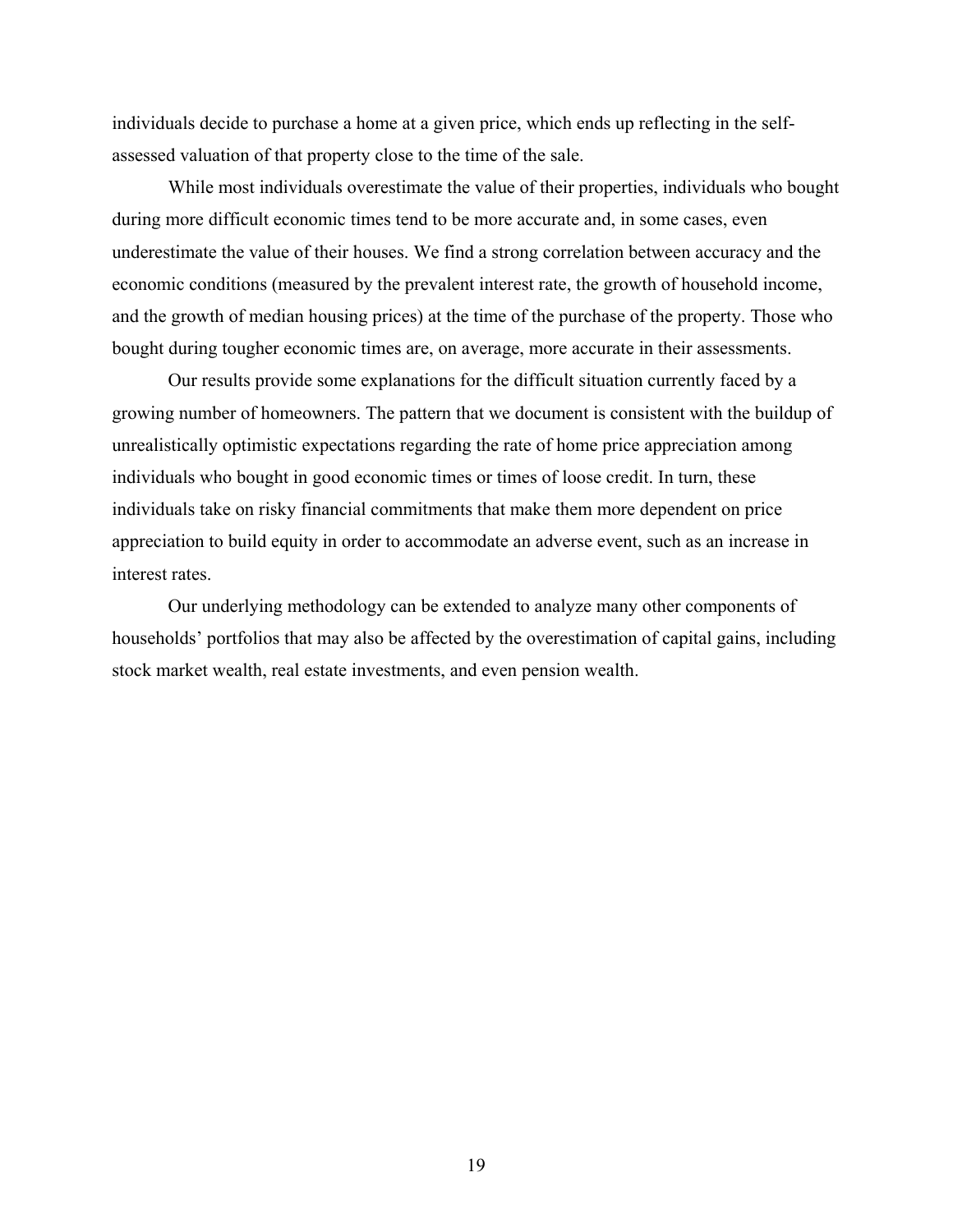#### **REFERENCES**

- Agarwal, S. 2007. "The Impact of Homeowners' Housing Wealth Misestimation on Consumption and Saving Decisions." *Real Estate Economics* 35(2): 135–154.
- Apgar, W., and Z.X. Di. 2006. "Housing Wealth and Retirement Savings: Enhancing Financial Security for Older Americans.'' in G.L. Clark, A.H. Munnell, and J.M. Orszag (eds.), *Oxford Handbook of Pensions and Retirement Income.* Oxford: Oxford University Press.
- Baltagi, B.H. 2005. *Econometric Analysis of Panel Data,* Third Edition. New York: John Wiley & Sons, Ltd.
- Baum C.F., M.E. Schaffe, and S. Stillman. 2003. "Instrumental Variables and GMM: Estimation and Testing." *The Stata Journal* 3(1): 1–31.

——. 2007. "Enhanced Routines for Instrumental Variables/GMM Estimation and Testing." *The Stata Journal* 7(4): 465–506.

- Benítez-Silva H., and D.S. Dwyer. 2005. "The Rationality of Retirement Expectations and the Role of New Information." *Review of Economics and Statistics* 87(3): 587–592.
- Benítez-Silva H., D.S. Dwyer, W-R. Gayle, and T. Muench. 2008. "Expectations in Micro Data: Rationality Revisited." *Empirical Economics* 34(2): 381–416.
- Bernanke, B. 1990. "On the Predictive Power of Interest Rates and Interest Rate Spreads." *New England Economic Review* November-December: 51–68.
- Bound J., D.A. Jaeger, and R.M. Baker. 1995. "Problems with Instrumental Variables Estimation When the Correlation between the Instruments and the Endogenous Explanatory Variable is Weak." *Journal of the American Statistical Association* 90(430): 443–450.
- Bucks, B., and K. Pence. 2006. "Do Homeowners Know Their House Values and Mortgage Terms?" Working Paper 2006-3. Washington, DC: Federal Reserve Board of Governors.
- Brian K.B., A.B. Kennickell, and K.B. Moore. 2006. "Recent Changes in U.S. Family Finances: Evidence from the 2001 and 2004 Survey of Consumer Finances." Federal Reserve Bulletin, March 22.
- Campbell, J.Y., and J.F. Cocco. 2007. "How do House Prices Affect Consumption? Evidence from Micro Data." *Journal of Monetary Economics* 54(3): 591–621.
- Case, K.E., J.M. Quigley, and R.J. Shiller. 2005. "Comparing Wealth Effects: The Stock Market versus the Housing Market." *Advances in Macroeconomics* 5(1): 1235–1269.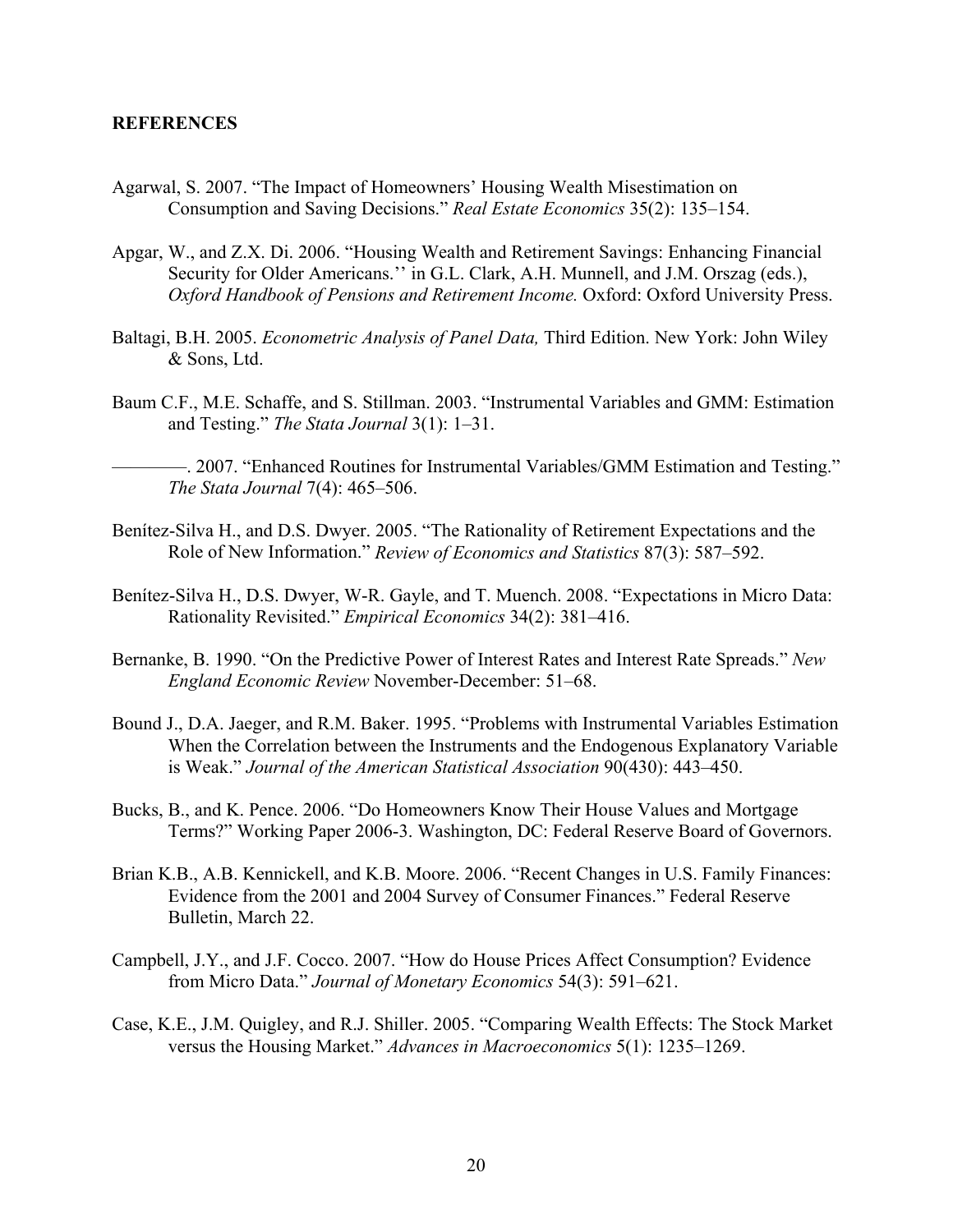- Case, K.E., and R.J. Shiller (1988): "The Behavior of Home Buyers in Boom and Post-Boom Markets." *New England Economic Review* November-December: 29–46.
- Disney, R., A. Henley, and G. Stears. 2002. "Housing Costs, House Price Shocks and Savings Behaviour among Older Households in Britain." *Regional Science and Urban Economics* 32(5): 607–625.
- Disney, R., S. Bridges, and J. Gathergood. 2006. "Housing Wealth and Household Indebtness: Is there a Household 'Financial Accelerator'?" Unpublished manuscript. Nottingham, UK: University of Nottingham.
- Disney, R., J. Gathergood, and A. Henley. 2007. "House Price Shocks, Negative Equity and Household Consumption in the United Kingdom." Unpublished manuscript. Nottingham, UK: University of Nottingham.
- Engen, E., W. Gale, and C. Uccello. 1999. "The Adequacy of Retirement Saving." *Brookings Papers on Economic Activity* 30(2): 65–165.
	- ————. 2005. "Lifetime Earnings, Social Security Benefits, and the Adequacy of Retirement Wealth Accumulation." *Social Security Bulletin* 66(1): 38–57.
- Englund, P., and Y.M. Ioannides. 1997. "House Price Dynamics: An International Empirical Perspective." *Journal of Housing Economics* 6(2): 119–136.
- Farnham, M., and P. Sevak. 2006. "Housing Wealth and Retirement Timing: Evidence from the HRS." Working Paper 2007-172. Ann Arbor, MI: Michigan Retirement Research Center.
- Genesove, D., and C. Mayer. 2001. "Loss Aversion and Seller Behavior: Evidence from the Housing Market." *Quarterly Journal of Economics* 116(4): 1233–1260.
- Glaeser, E., J. Gyourko, and R. Saks. 2005. "Why Have House Prices Gone Up?" *American Economic Review* 95(2): 329–333.
- Glaeser, E., and J. Gyourko. 2007. "Housing Dynamics." Discussion Paper 2137. Cambridge, MA: Harvard Institute of Economic Research (HIER).
- Goodman, J.L. Jr., and J.B. Ittner. 1992. "The Accuracy of Home Owners' Estimates of House Value." *Journal of Housing Economics* 2(4): 339–357.
- Greenspan, A. 2002. "Opening Remarks." in *Rethinking Stabilization Policy*, Symposium sponsored by the Federal Reserve Bank of Kansas City, Jackson Hole, Wyoming, August 29.
- Gustman, A., and T. Steinmeier. 1999. "Effects of Pensions on Savings: Analysis with Data from the Health and Retirement Study." *Carnegie-Rochester Conference Series on Public Policy* 50(1): 271–324.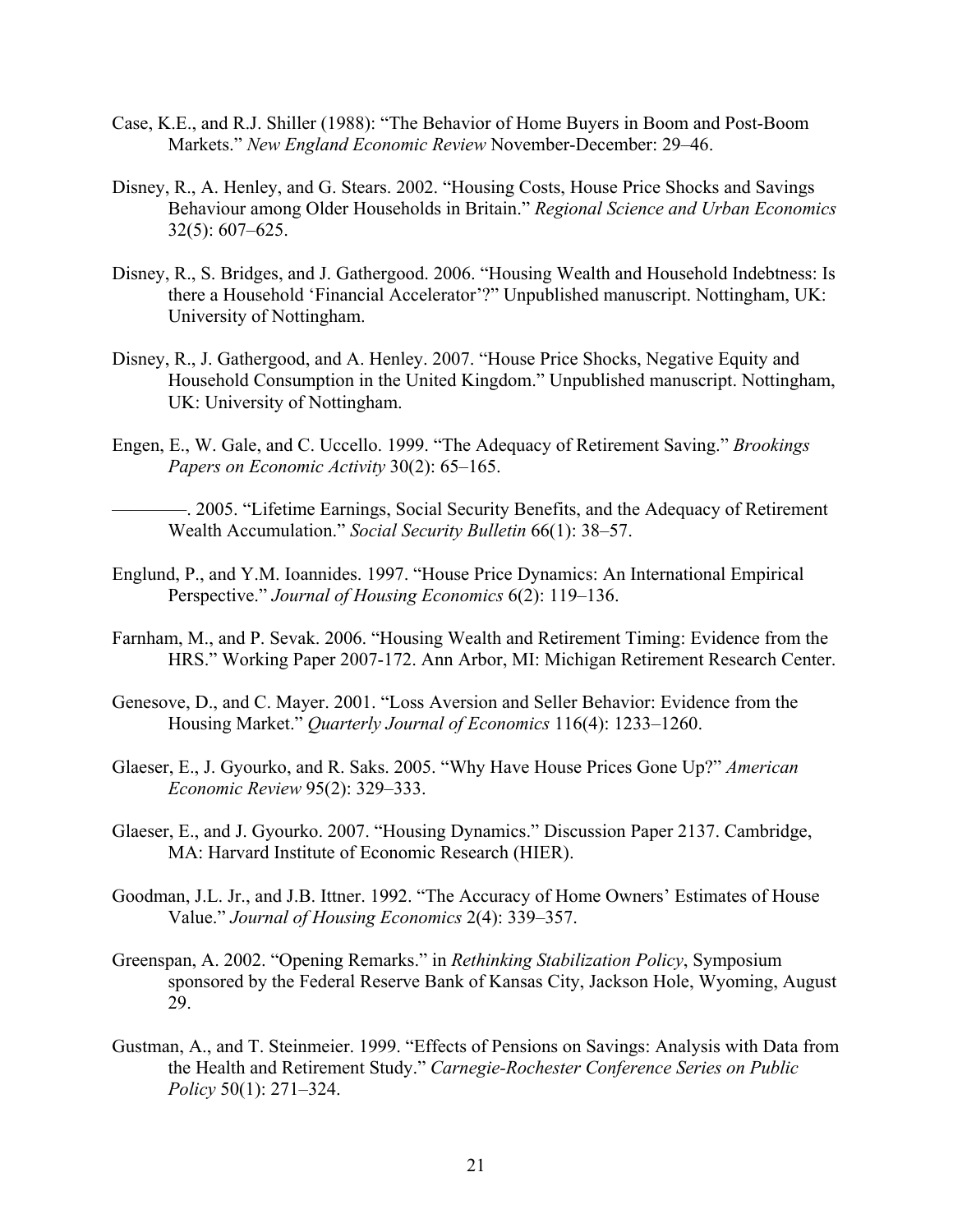- Hall, R.E. 1988. "Intertemporal Substitution in Consumption." *Journal of Political Economy* 96(2): 339–357.
- Hampel, B., M. Schenk, and S. Rick. 2008. "The U.S. Mortgage Crisis: Causes, Effects, and Outlook Including Suggested Credit Union Responses." Policy Analysis Division Research Paper, April. Madison, WI: Credit Union National Association (CUNA).
- Hansen, L.P., and K.J. Singleton. 1983. "Stochastic Consumption, Risk Aversion, and the Temporal Behavior of Asset Returns." *Journal of Political Economy* 91(2): 249–265.
- Harris, J.C. 1989. "The Effect of Real Rates of Interest on Housing Prices." *Journal of Real Estate Finance and Economics* 2(1): 47–60.
- Hayashi, F. 2000. *Econometrics*. Princeton, NJ and Oxford, UK: Princeton University Press.
- Heckman J.J. 1979. "Sample Selection Bias as a Specification Error." *Econometrica* 47(1): 153– 161.
- Hoynes, H.W., and D.L. McFadden. 1997. "The Impact of Demographics on Housing and Nonhousing Wealth in the United States." in Michael D. Hurd and Yashiro Naohiro (eds.), *The Economic Effects of Aging in the United States and Japan.* Chicago: University of Chicago Press for NBER, 153—194.
- Hsiao, C. 1986. *Analysis of Panel Data*. Cambridge: Cambridge University Press.
- Hurd, M.D., and M. Reti. 2001. "The Effects of Large Capital Gains on Work and Consumption: Evidence from Four Waves of the HRS." Unpublished manuscript. Santa Monica, CA: RAND Corporation.
- Ihlanfeldt, K.R., and J. Martínez-Vázquez. 1986. "Alternative Value Estimates of Owner-Occupied Housing: Evidence on Sample Selection Bias and Systematic Errors." *Journal of Urban Economics* 20(3): 356–369.
- Jensen, P., M. Rosholm, and M. Verner. 2001. "A Comparison of Different Estimators for Panel Data Sample Selection Models." Unpublished manuscript. Aarhus, Denmark: University of Aarhus.
- Jiménez-Martín, S. 2006. "Strike Outcomes and Wage Settlements in Spain." *LABOUR* 20(4): 673–698.
- Jiménez-Martín, S., and J. García. 2007. "Initial Offers in Wage Bargaining: Who Wins?" Working Paper 2007-22. Madrid: Fundación de Estudios de Economía Aplicada (FEDEA).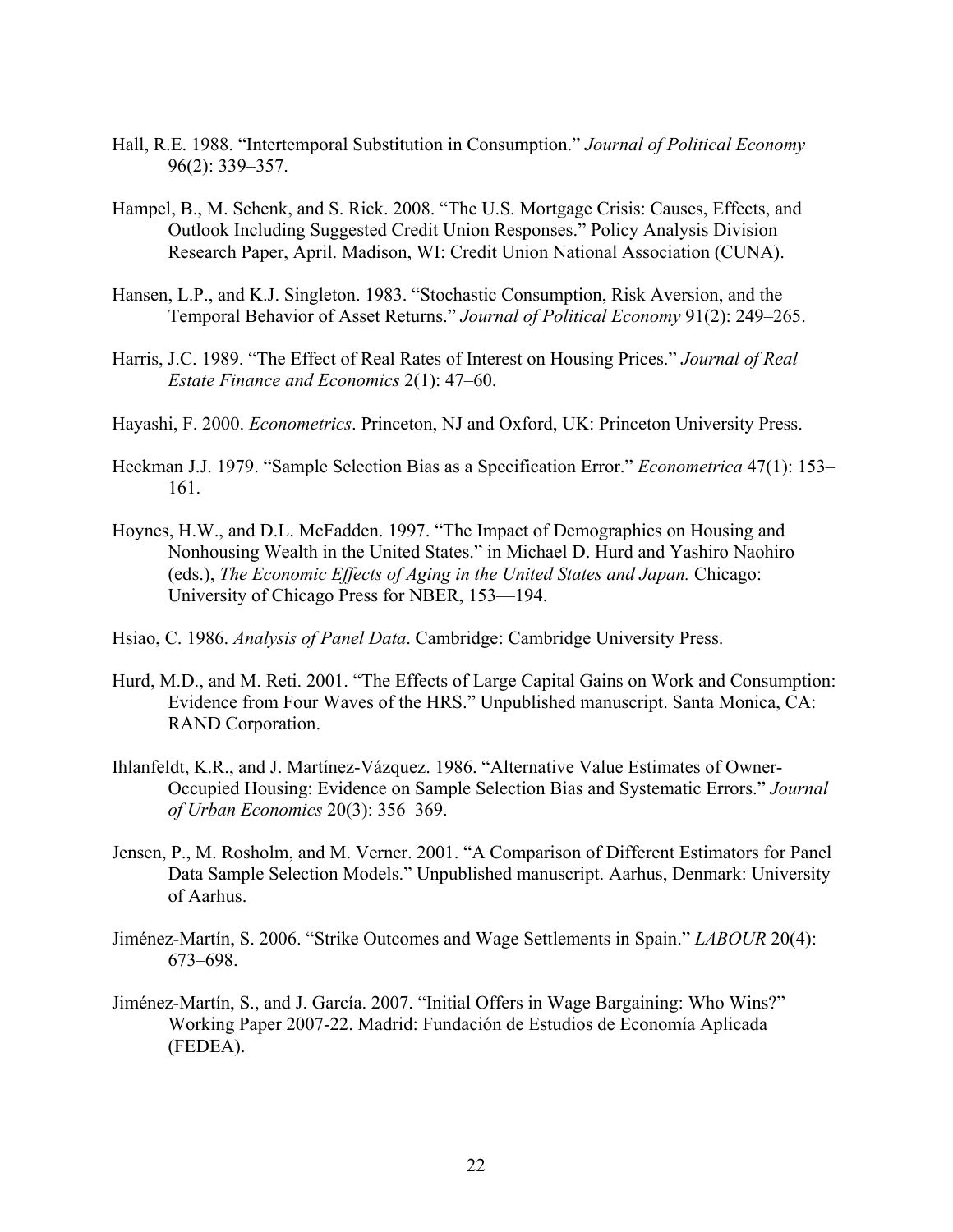- Joint Center for Housing Studies of Harvard University (JCHS). 2007. "The State of the Nation's Housing." Annual Report. Cambridge, MA: Harvard University.
- Juster, F.T., J.P. Lupton, J.P. Smith, and F. Stafford. 2005. "The Decline in Household Saving and the Wealth Effect." *Review of Economics and Statistics* 87(4): 20–27.
- Kain, J.F., and J. Quigley. 1972. "Note on Owners Estimate of Housing Value." *Journal of the American Statistical Association* 67(340): 803–806.
- Keys, B., T. Mukherjee, A. Seru, and V. Vig. 2008. "Did Securitization Lead to Lax Screening? Evidence from Subprime Loans, 2001–2006." Unpublished manuscript. Chicago: University of Chicago, Graduate School of Business (GSB).
- Kiel, K.A., and J.E. Zabel. 1999. "The Accuracy of Owner-Provided House Values: The 1978– 1991 American Housing Survey." *Real Estate Economics* 27(2): 263–298.
- Kish, L., and J.B. Lansing. 1954. "Response Errors in Estimating the Value of Homes." *Journal of the American Statistical Association* 49(267): 520–538.
- Klyuev, V., and P. Mills. 2006. "Is Housing Wealth an 'ATM'? The Relationship between Household Wealth, Home Equity Withdrawal, and Savings Rates." Working Paper WP/06/162. Washington, DC: International Monetary Fund.
- Lusardi, A., and O.S. Mitchell. 2007. "Baby Boomers Retirement Security: The Role of Planning, Financial Literacy, and Housing Wealth." *Journal of Monetary Economics* 54(1): 205–224.
- Mian, A., and A. Sufi. 2008. "The Consequences of Mortgage Credit Expansion: Evidence from the 2007 Mortgage Default Crisis." Unpublished manuscript. Chicago: University of Chicago, Graduate School of Business (GSB).
- Mishkin, F.S. 2007. "Housing and the Monetary Transmission Mechanism." Working Paper No. 13518. Cambridge, MA: National Bureau of Economic Research (NBER).
- Moore, J.F., and O.S. Mitchell. 2000. "Projected Retirement Wealth and Savings Adequacy." in O.S. Mitchell, P.B. Hammond, and A.M. Rappaport (eds.), *Forecasting Retirement Needs and Retirement Wealth*. Philadelphia: University of Pennsylvania Press and the Pension Research Council.
- Olsen, R.J. 1980. "A Least Squares Correction for Selectivity Bias." *Econometrica* 48(7): 1815– 1820.
- Patterson, K.D., and B. Pesaran. 1992. "The Intertemporal Elasticity of Substitution in Consumption in the United States and the United Kingdom." *Review of Economics and Statistics* 74(4): 573–584.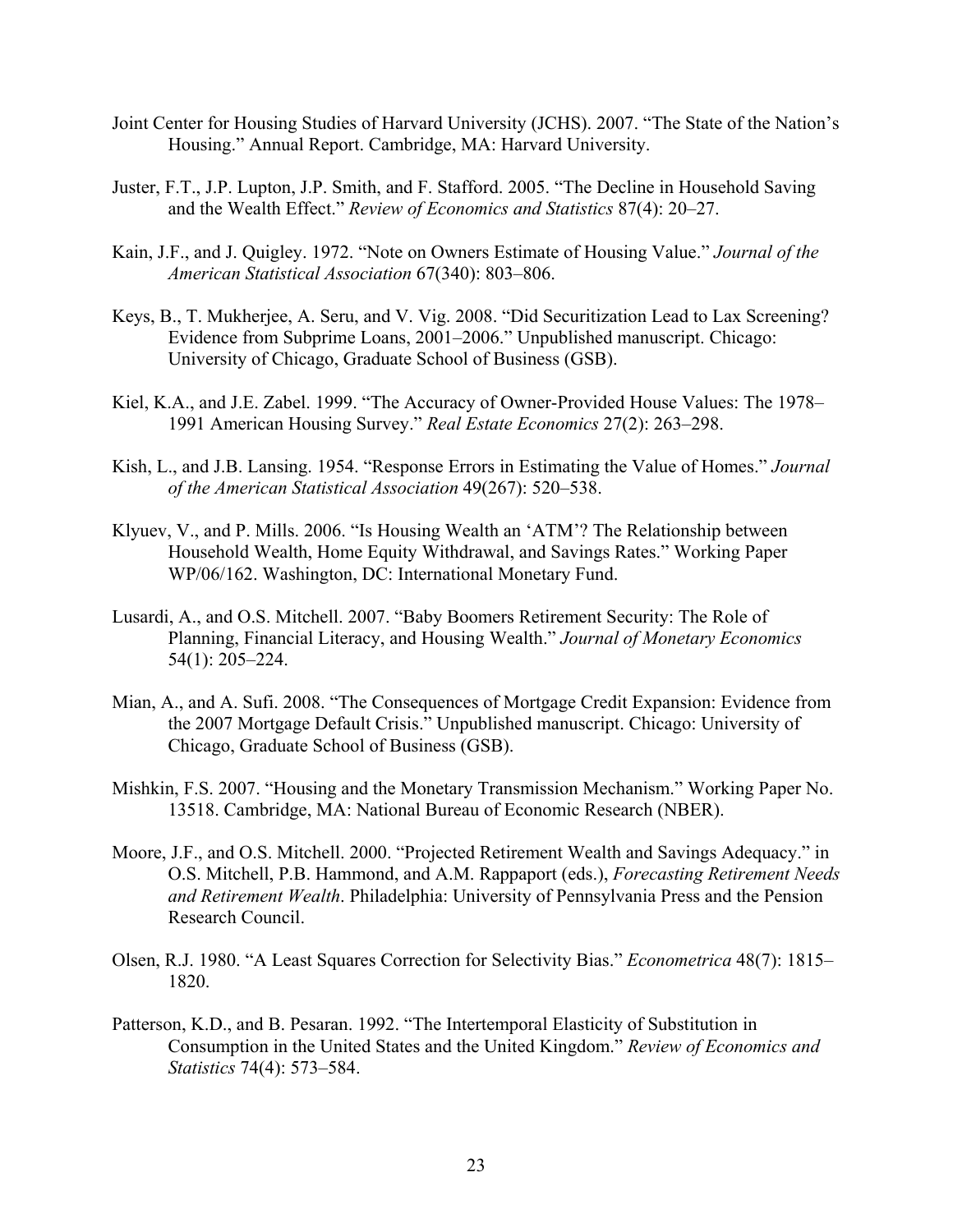- Poterba, J.M. 1991. "House Price Dynamics: The Role of Tax Policy and Demography." *Brookings Papers on Economic Activity* 1991(2): 143–203.
- Reichert, A.K. 1990. "The Impact of Interest Rates, Income, and Employment upon Regional Housing Prices." *Journal of Real Estate Finance and Economics* 3(4): 373–391.
- Sims, C.A. 1980. "Comparison of Interwar and Postwar Cycles." *American Economic Review* 70(2): 250–257.
- Skinner, J. 1989. "Housing Wealth and Aggregate Saving." *Regional Science and Urban Economics* 19(2): 305–324.
- Staiger, D., and J.H. Stock. 1997. "Instrumental Variables Regression with Weak Instruments." *Econometrica* 65(3): 557–586.
- Stock, J., and M. Watson. 1989. "New Indexes of Coincident and Leading Economic Indicators." NBER Macroeconomics Annual. Cambridge, MA: MIT Press.
- Stock J.H., J.H. Wright, and M. Yogo. 2002. "A Survey of Weak Instruments and Weak Identification in Generalized Method of Moments." *Journal of Business and Economics Statistics* 20(4): 518–529.
- Sutton, G.D. 2002. "Explaining Changes in House Prices." *Bank of International Settlements Quarterly Review* September: 46–55.
- Tang, K.K. 2006. "The Wealth Effect of Housing on Aggregate Consumption." *Applied Economics Letters* 13(3): 189–193.
- Taylor, J.B. 2007. "Housing and Monetary Policy." Working Paper No. 13682. Cambridge, MA: NBER.
- Tsatsaronis, K., and H. Zhu. 2004. "What Drives Housing Price Dynamics: Cross-country Evidence." *Bank of International Settlements Quarterly Review* March: 65–78.
- Venti, S.F., and D.A. Wise. 2001. "Aging and Housing Equity." in Z. Bodie, P.B. Hammond, and O.S. Mitchell (eds.), *Innovations for Financing Retirement*. Philadelphia: University of Pennsylvania Press and the Pension Research Council.
- Wolfe, M. 1984. *Impact of Nominal House Price Inflation on Recent Home Buyers*. Washington, DC: U.S. Department of Housing and Urban Development.
- Wooldridge, J.M. 1995. "Selection Corrections for Panel Data Models under Conditional Mean Independence Assumptions." *Journal of Econometrics* 68(1): 115–132.
- Yogo, M. 2004. "Estimating the Elasticity of Intertemporal Substitution When Instruments Are Weak." *Review of Economics and Statistics* 86(3): 797–810.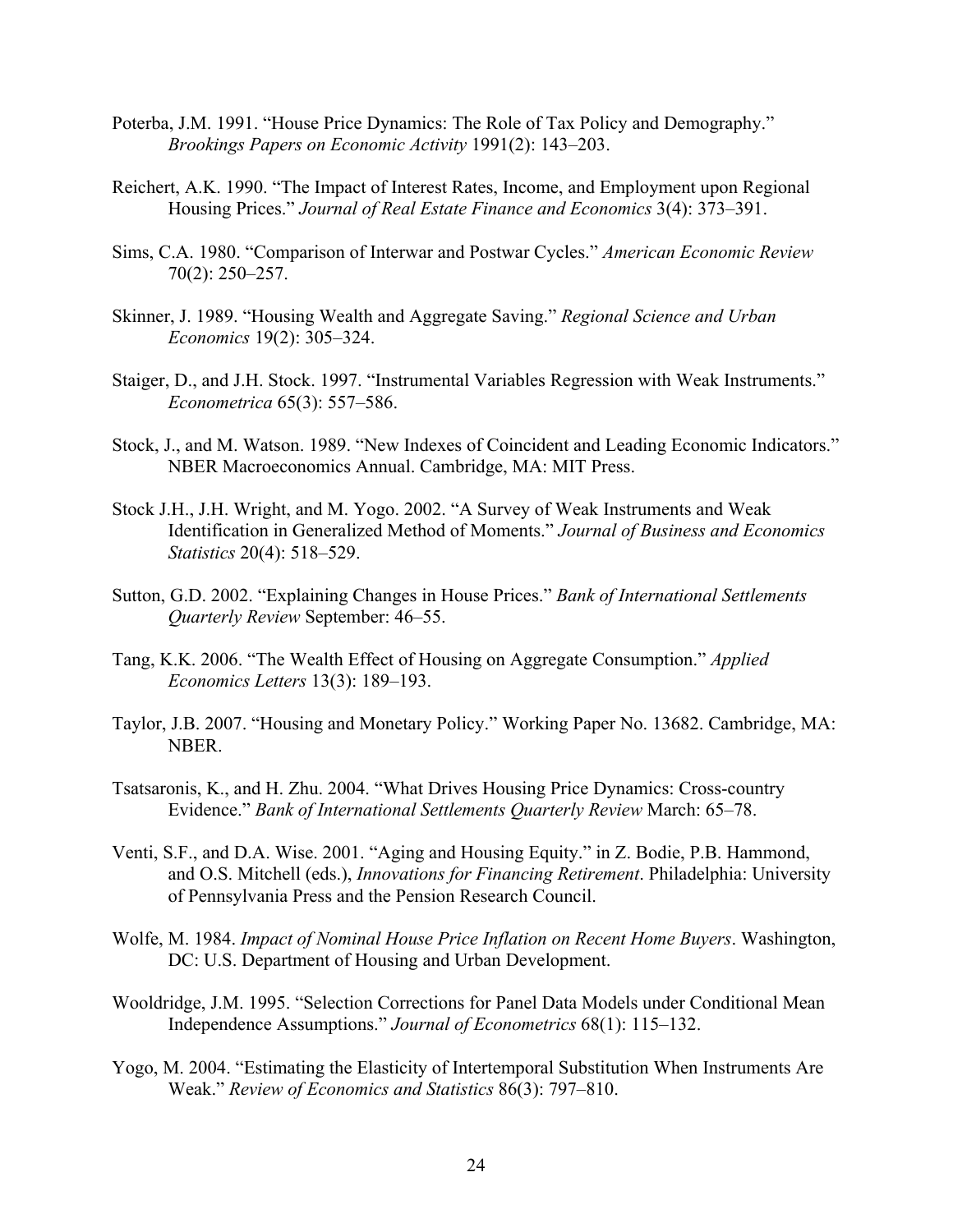|                           |                    |          | <b>Sellers</b> | <b>Nonsellers</b>        |         |          |  |
|---------------------------|--------------------|----------|----------------|--------------------------|---------|----------|--|
| <b>Variable Names</b>     | <b>Full Sample</b> |          |                | <b>Estimation Sample</b> |         |          |  |
|                           | Mean               | St. Dev. | Mean           | St. Dev.                 | Mean    | St. Dev. |  |
|                           |                    |          |                |                          |         |          |  |
| Selling Price             | 140,022            | 114,673  | 148,549        | 126,029                  |         |          |  |
| Self-Reported House Value | 143,199            | 108,510  | 149,531        | 115,741                  | 122,947 | 111,984  |  |
| Original Purchase Price   | 79,929             | 85,219   | 83,300         | 91,382                   | 56,838  | 74,982   |  |
| Capital Gains             | 63,269             | 75,570   | 66,230         | 77,664                   | 66,109  | 84,833   |  |
| <b>House Tenure</b>       | 17.41              | 11.30    | 18.47          | 11.45                    | 21.28   | 11,41    |  |
| Home Equity               | 103,911            | 98,623   | 104,607        | 101,091                  | 96,101  | 95,982   |  |
| Bachelor's Degree         | 0.3779             | 0.485    | 0.404          | 0.491                    | 0.28    | 0.448    |  |
| Professional Degree       | 0.1411             | 0.348    | 0.155          | 0.362                    | 0.109   | 0.311    |  |
| Married                   | 0.726              | 0.446    | 0.73           | 0.44                     | 0.747   | 0.434    |  |
| White                     | 0.886              | 0.317    | 0.885          | 0.319                    | 0.782   | 0.412    |  |
| Age                       | 61.52              | 5.84     | 62.57          | 5.33                     | 61.53   | 5.65     |  |
| Male                      | 0.559              | 0.496    | 0.564          | 0.496                    | 0.543   | 0.498    |  |
| Earnings                  | 87,820             | 113,314  | 85,507         | 111,116                  | 75,525  | 119,157  |  |
| Number of Observations    |                    | 836      |                | 574                      | 18,144  |          |  |

# **Table 1. Summary Statistics**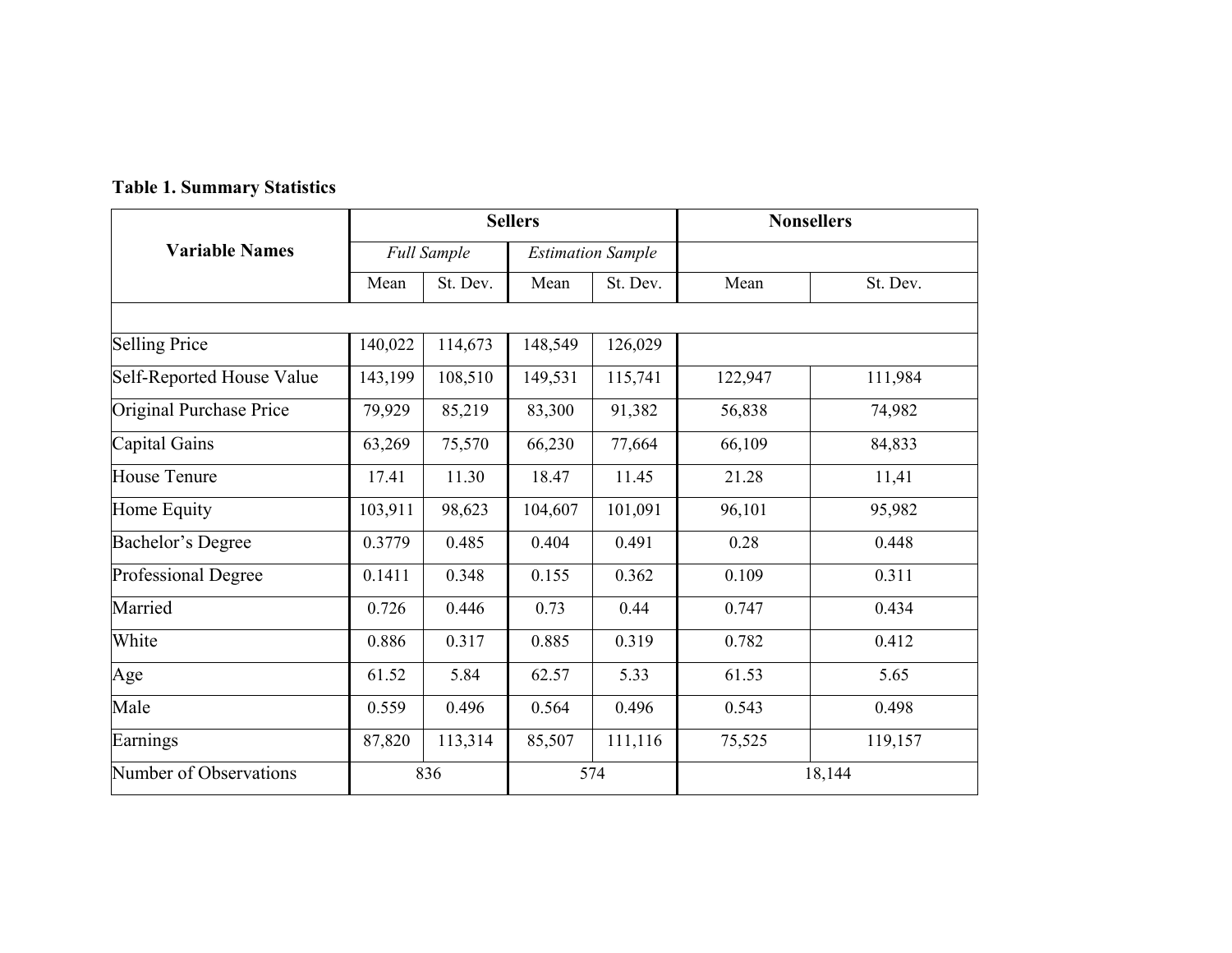| <b>Dependent Variable: Sale Prices</b> | <b>OLS</b> |          | OLS, no constant         |          | <b>IV-GMM</b>              |                  | <b>Corrected IV-GMM</b>    |                  |
|----------------------------------------|------------|----------|--------------------------|----------|----------------------------|------------------|----------------------------|------------------|
|                                        | Coeff.     | St. Err. | Coeff.                   | St. Err. | Coeff.                     | <b>St. Error</b> | Coeff.                     | <b>St. Error</b> |
| Self-Reported House Value              | 0.9066     | 0.109    | 0.9129                   | 0.0783   | 0.9382                     | 0.0519           | 0.9603                     | 0.0919           |
| Months between the Report and the Sale | 795.46     | 481.22   | 915.04                   | 564.93   | 655.9                      | 419.93           | 711.624                    | 453.099          |
| Constant                               | 3,029      | 17,090   |                          |          | $\overline{\phantom{a}}$   |                  |                            | -                |
| <b>Inverse Mills Ratio</b>             | -          |          | $\overline{\phantom{0}}$ |          | $\overline{\phantom{a}}$   |                  | $-1,767.3$                 | 6,685.68         |
|                                        |            |          |                          |          |                            |                  |                            |                  |
| Adj. R-squared                         | 0.6998     |          | 0.8744                   |          | $\overline{\phantom{a}}$   |                  | $\blacksquare$             |                  |
| Test of Overidentifying Restrictions   | -          |          |                          |          | Cannot Reject, P-val.=0.78 |                  | Cannot Reject, P-val.=0.92 |                  |
| <b>Test of Weak Instruments</b>        | -          |          |                          |          | Reject, F(2,571)=288.54    |                  | Reject, F(2,570)=56.26     |                  |
| Number of Observations                 | 574        |          | 574                      |          | 574                        |                  | 574                        |                  |

## **Table 2. The Accuracy of Self-Reported House Values**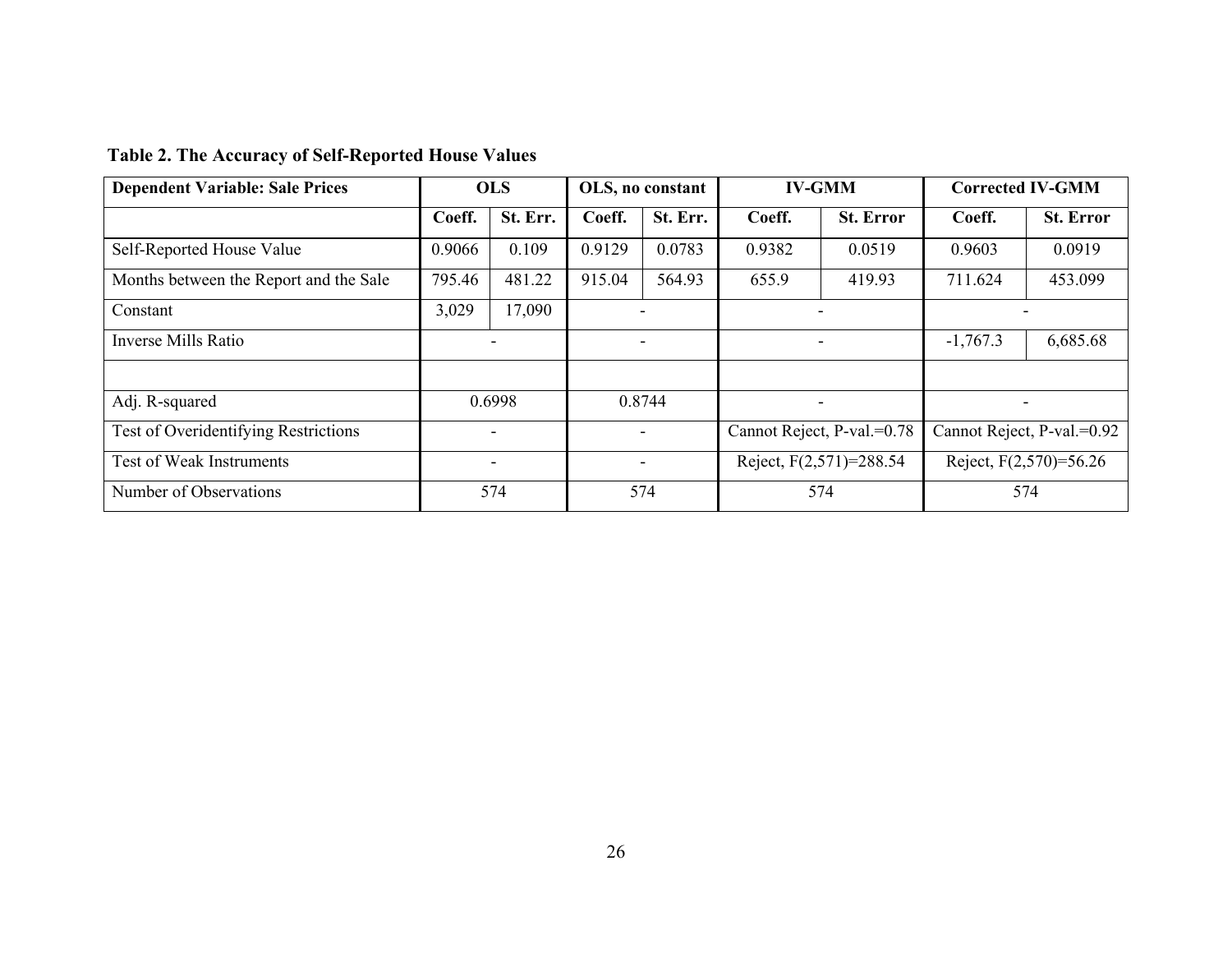| <b>Dependent Variable: Sale Prices</b> | <b>OLS</b> |          | OLS, no constant |          | <b>IV-GMM</b>              |                  | <b>Corrected IV-GMM</b>    |                  |  |
|----------------------------------------|------------|----------|------------------|----------|----------------------------|------------------|----------------------------|------------------|--|
|                                        | Coeff.     | St. Err. | Coeff.           | St. Err. | Coeff.                     | <b>St. Error</b> | Coeff.                     | <b>St. Error</b> |  |
| <b>Expected Capital Gains</b>          | 0.8051     | 0.121    | 0.8122           | 0.096    | 0.91801                    | 0.0576           | 0.876                      | 0.0918           |  |
| Original Purchase Price                | 0.978      | 0.117    | 0.9848           | 0.089    | 0.999                      | 0.0878           | 0.9051                     | 0.0754           |  |
| Months between the Report and the Sale | 833.85     | 485.59   | 965.23           | 562.74   | 550.74                     | 443.10           | 608.90                     | 440.39           |  |
| Constant                               | 3,330.68   | 16,742   |                  |          |                            |                  |                            |                  |  |
| Inverse Mills Ratio                    |            |          |                  |          |                            |                  | 3,198.78                   | 5,384.6          |  |
|                                        |            |          |                  |          |                            |                  |                            |                  |  |
| Adj. R-squared                         | 0.7068     |          | 0.8774           |          | $\overline{\phantom{a}}$   |                  | $\overline{\phantom{a}}$   |                  |  |
| Test of Overidentifying Restrictions   | -          |          |                  |          | Cannot Reject, P-val.=0.42 |                  | Cannot Reject, P-val.=0.32 |                  |  |
| <b>Test of Weak Instruments</b>        | ۰          |          |                  |          | Reject, F(2,570)=289.17    |                  | Reject, F(2,569)=96.57     |                  |  |
| Number of Observations                 | 574        |          |                  | 574      |                            | 574              |                            | 574              |  |

# **Table 3. The Role of Capital Gains and Original Purchase Price**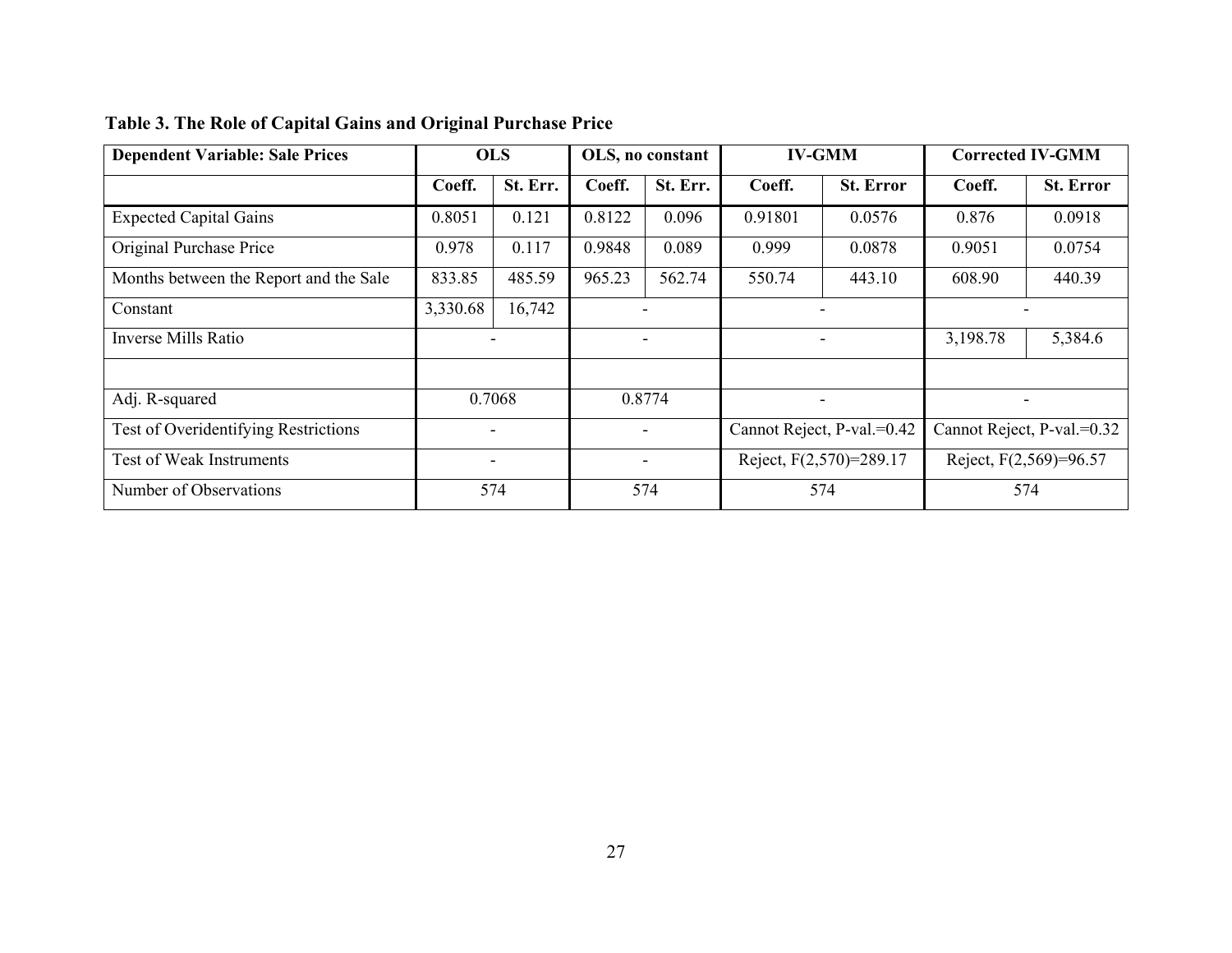

**Figure 1. Interest Rates and Home Sales in the United States, 1960–2007** 

**Figure 2. Home Sales and Home Prices in the United States, 1968–2007** 

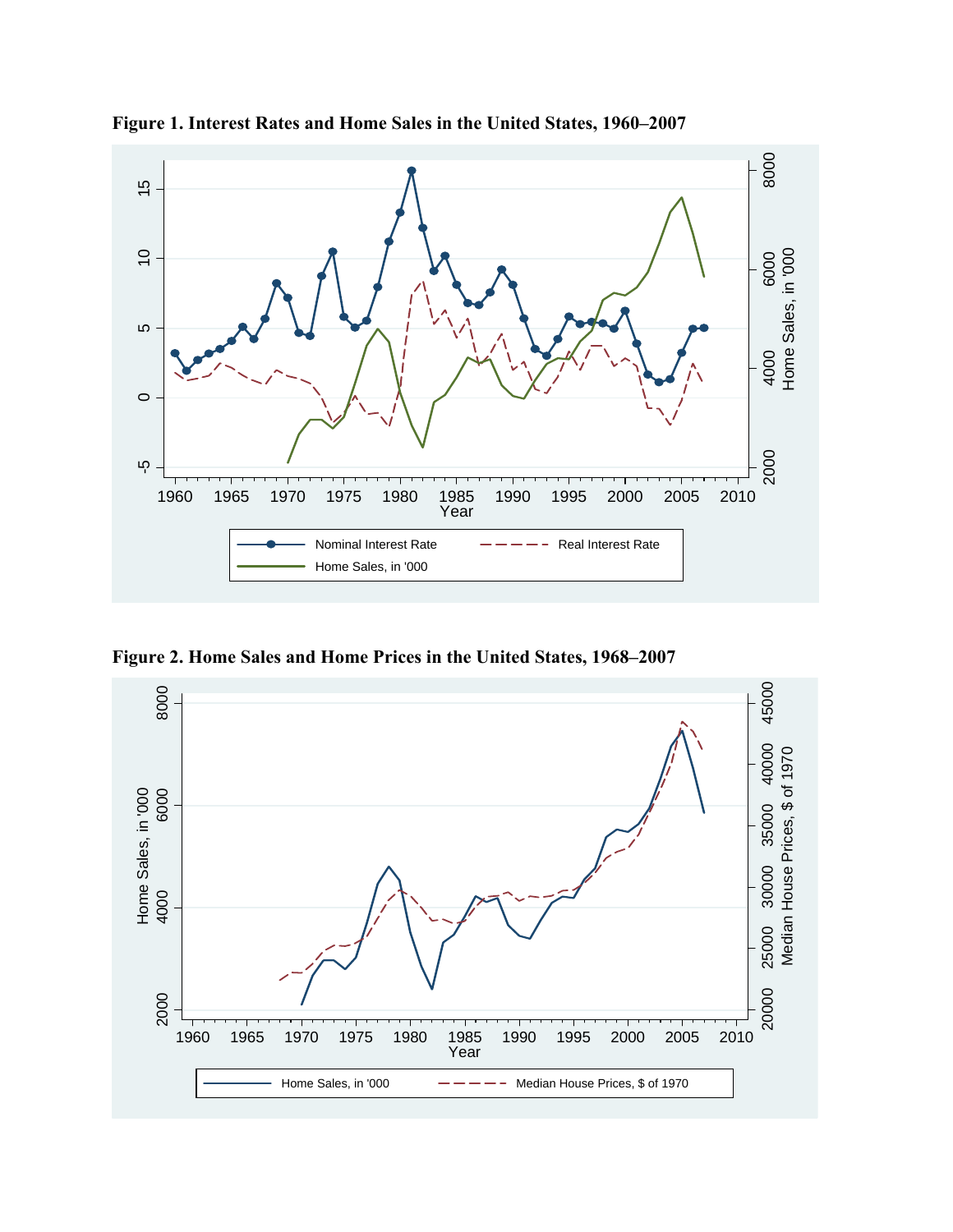

**Figure 3. Estimated β Coefficient and Confidence Bands from Equation (4) and Interest Rates** 

**Figure 4. 5-year Moving Average of Estimated β Coefficients and 5-year Moving Average of the Growth in Median Household Income in the United States**